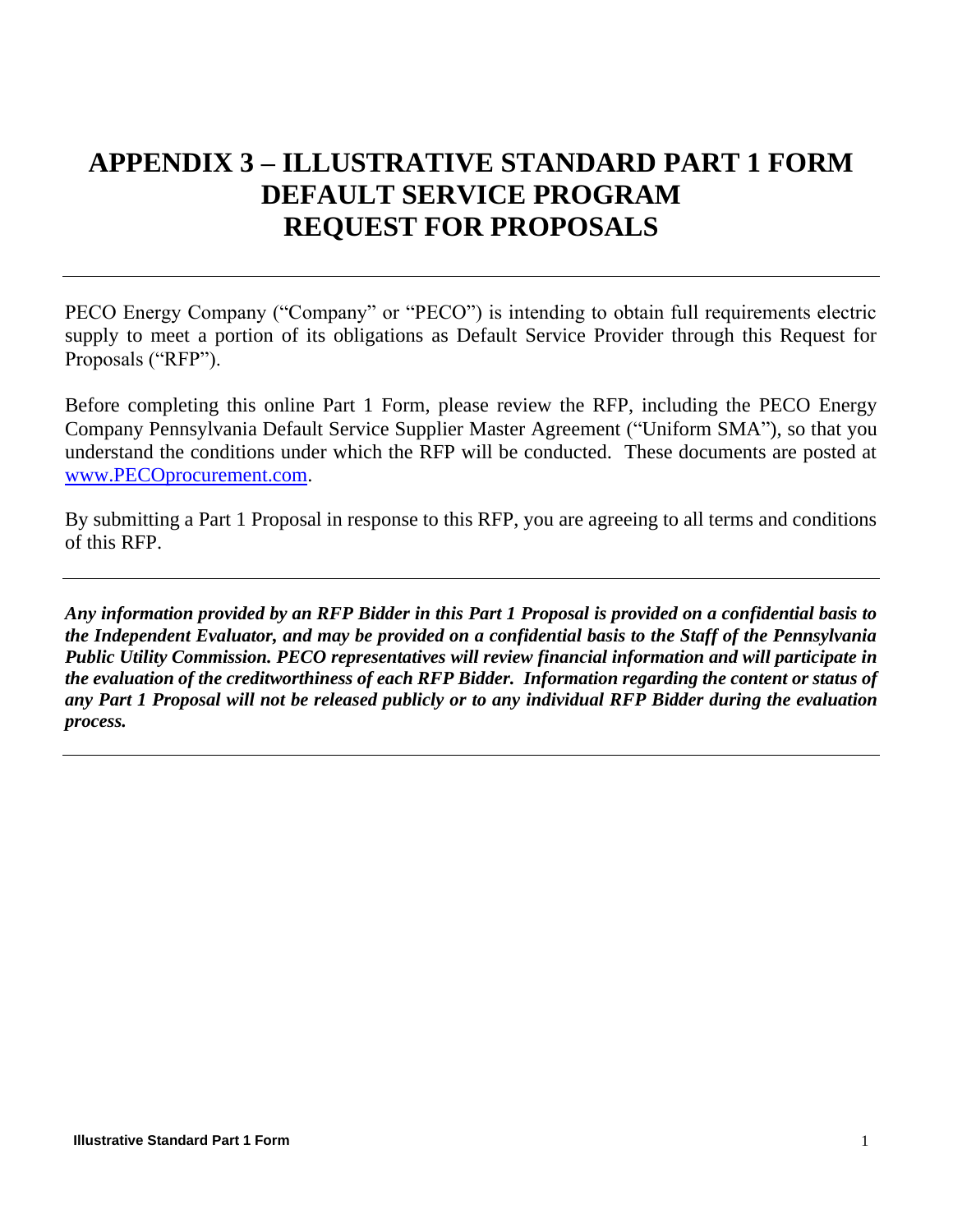# **STANDARD PART 1 FORM**

# **1. Contact Information and Representations**

*First Item*: Name and Address of the RFP Bidder

## **PLEASE PROVIDE THE RFP BIDDER'S LEGAL NAME AND ADDRESS.**

| Legal Name of RFP Bidder     |              |          |  |
|------------------------------|--------------|----------|--|
|                              |              |          |  |
| <b>Street Address Line 1</b> |              |          |  |
|                              |              |          |  |
| <b>Street Address Line 2</b> |              |          |  |
|                              |              |          |  |
| City                         | <b>State</b> | Zip Code |  |
|                              |              |          |  |
|                              |              |          |  |

*Second Item*: Officer of the RFP Bidder

The Officer of the RFP Bidder must be an officer, a director, or an individual otherwise authorized to undertake contracts (including the Uniform SMA) and bind the RFP Bidder. The Officer of the RFP Bidder whose contact information is provided in this online Part 1 Form must:

- make all representations required by the Part 1 Proposal requirements; and
- make all representations required by the Part 2 Proposal requirements.

#### **PLEASE PROVIDE THE NAME AND CONTACT INFORMATION FOR THE OFFICER OF THE RFP BIDDER.**

| <b>First Name</b>                           | Last Name     |          |
|---------------------------------------------|---------------|----------|
| Title                                       |               |          |
| Street Address Line 1                       |               |          |
| <b>Street Address Line 2</b>                |               |          |
| City                                        | <b>State</b>  | Zip Code |
| <b>Business Phone No.</b><br>Cell Phone No. | Email Address |          |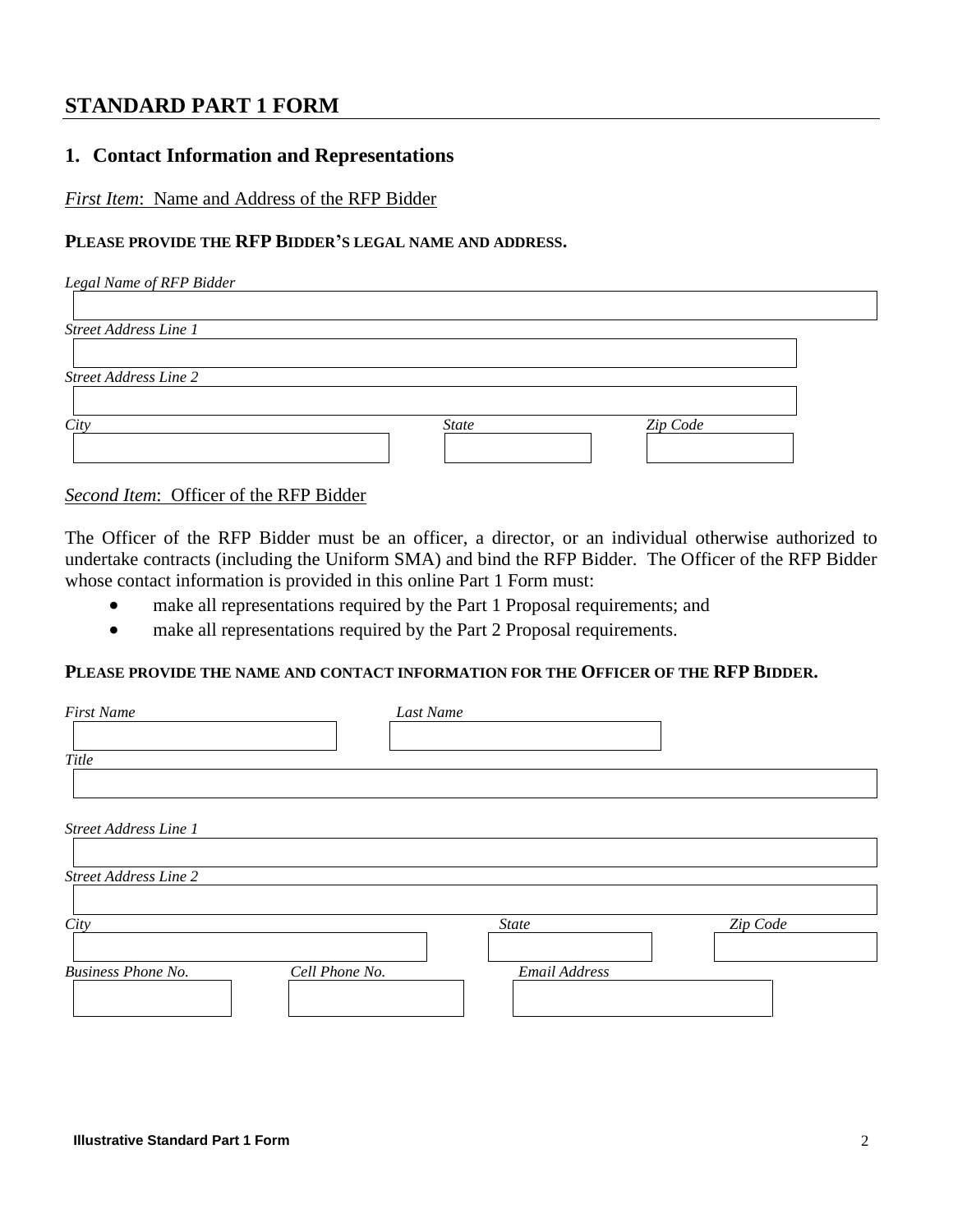#### *Third Item*: Representative of the RFP Bidder

The Independent Evaluator uses the Representative as the main point of contact for the RFP Bidder.

**PLEASE PROVIDE THE NAME AND CONTACT INFORMATION FOR THE REPRESENTATIVE OF THE RFPBIDDER.** The Officer of the RFP Bidder may also serve as the Representative.

| <b>First Name</b>                           | Last Name     |          |
|---------------------------------------------|---------------|----------|
| Title                                       |               |          |
| <b>Street Address Line 1</b>                |               |          |
|                                             |               |          |
| <b>Street Address Line 2</b>                |               |          |
| City                                        | <b>State</b>  | Zip Code |
| <b>Business Phone No.</b><br>Cell Phone No. | Email Address |          |

**THE OFFICER OF THE RFP BIDDER MUST DESIGNATE THE INDIVIDUAL NAMED ABOVE TO SERVE AS THE REPRESENTATIVE OF THE RFP BIDDER BY COMPLETING THE REPRESENTATIVE INSERT.** The Representative Insert is also labelled INSERT #P1-1.

**PLEASE REFER TO THE REPRESENTATIVE INSERT (#P1-1) FOR THE ACCEPTABLE METHODS TO COMPLETE AND SUBMIT THIS INSERT. IF THIS INSERT IS NOT COMPLETED WITH A DIGITAL SIGNATURE, IT MUST BE SENT BY EMAIL TO THE INDEPENDENT EVALUATOR AT PECOP[ROCUREMENT](mailto:PECOProcurement@NERA.com)@NERA.COM BY THE SIGNATORY (HERE THE OFFICER OF THE RFP BIDDER) OR WITH THE SIGNATORY ON COPY.**

| Name of RFP Bidder<br><b>REPRESENTATIVE INSERT (#P1-1)</b>                                                                                                                                                                                                                                                                                                                                                                                                        |
|-------------------------------------------------------------------------------------------------------------------------------------------------------------------------------------------------------------------------------------------------------------------------------------------------------------------------------------------------------------------------------------------------------------------------------------------------------------------|
| THE INDEPENDENT EVALUATOR IS ACCEPTING A DIGITAL SIGNATURE FOR THIS<br><b>INSERT. THE INDEPENDENT EVALUATOR IS ALSO ACCEPTING AN ELECTRONIC</b><br>SIGNATURE OR A SCANNED WET SIGNATURE AS LONG AS THIS INSERT IS SENT BY<br><b>EMAIL BY THE SIGNATORY OR WITH THE SIGNATORY ON COPY.</b>                                                                                                                                                                         |
| This Insert may be completed as follows:<br>Submitted with a digital signature (using commercially available software such as DocuSign)<br>with an accompanying document or information verifying the identity of the signatory.<br>If completed with a digital signature, this Insert and accompanying document or information may be<br>uploaded to the online Part 1 Form or may be sent by email to the Independent Evaluator at<br>PECOProcurement@NERA.com. |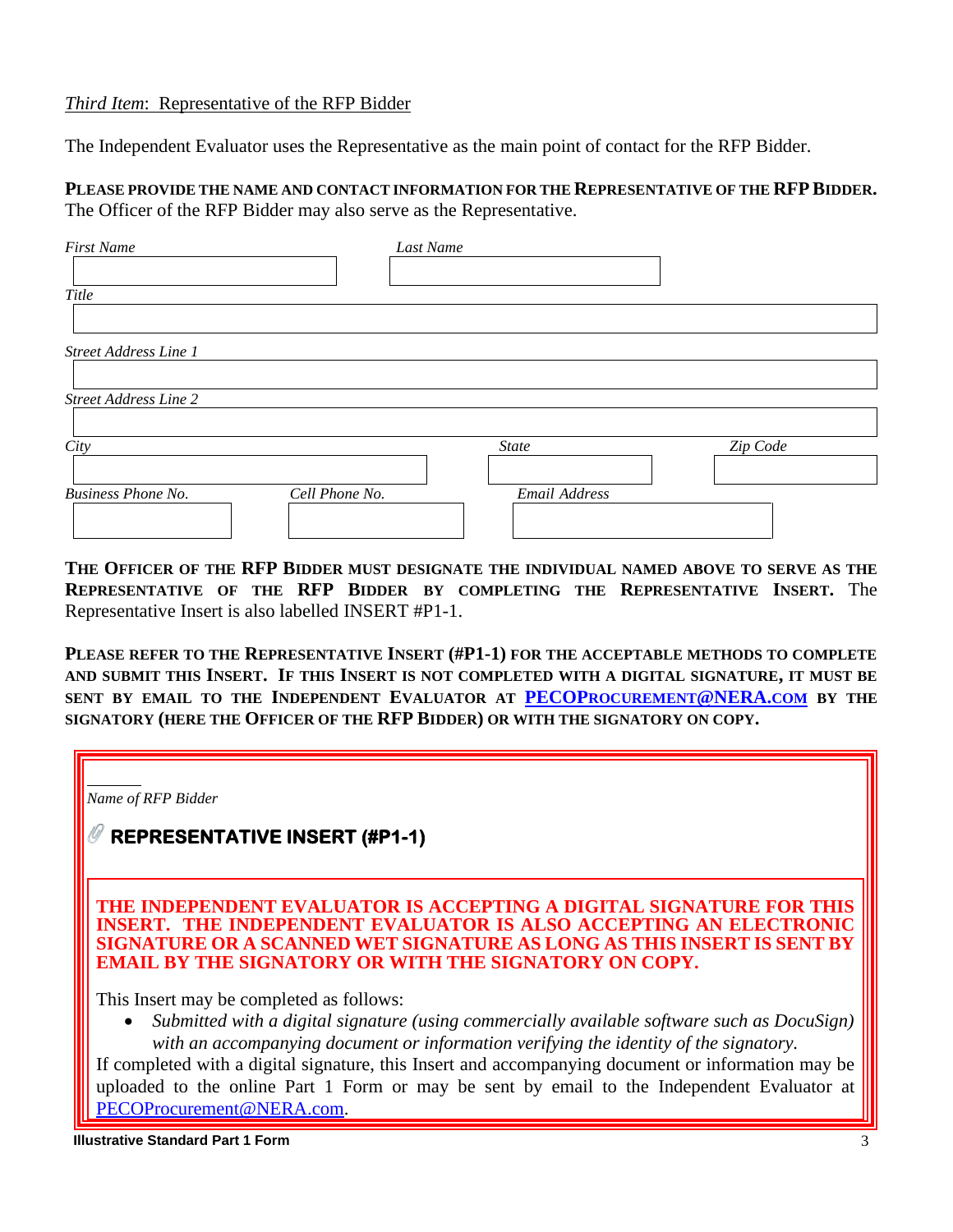This Insert may also be completed as follows:

- *Submitted with a scanned wet signature;*
- *or*
- *Submitted with an electronic signature (such as an image of a signature).*

If completed with a scanned or electronic signature, this Insert must be sent by email to the Independent Evaluator at [PECOProcurement@NERA.com](mailto:PECOProcurement@NERA.com) by the signatory (here the Officer of the RFP Bidder) or with the signatory on copy.

**THE OFFICER OF THE RFP BIDDER MUST DESIGNATE THE INDIVIDUAL WHOSE CONTACT INFORMATION IS PROVIDED IN THE ONLINE PART 1 FORM AS THE REPRESENTATIVE.**

I, (the Officer of the RFP Bidder), hereby designate (name of the Representative) to serve as the Representative of the RFP Bidder.

 $\overline{\phantom{a}}$  , and the contract of  $\overline{\phantom{a}}$  , and  $\overline{\phantom{a}}$  , and  $\overline{\phantom{a}}$  , and  $\overline{\phantom{a}}$ 

Signature of Officer Date

*Fourth Item*: Nominees

The Independent Evaluator provides notifications to the RFP Bidder by email and provides documents needed for participation by secure file transfer. Any such notification will be deemed received by the RFP Bidder at the time of delivery or transmission, provided that where delivery or transmission occurs after 6 PM on a business day or occurs on a day that is not a business day, receipt will be deemed to occur at 9 AM on the following business day.

The RFP Bidder may designate up to three (3) authorized individuals (each called a "Nominee") to receive communications from the Independent Evaluator in addition to the Representative. The RFP Bidder may make such a designation at any time during the solicitation.

|                 | Is the RFP Bidder designating Nominees at this time? |
|-----------------|------------------------------------------------------|
| $\boxtimes$ Yes | $\vert$   No                                         |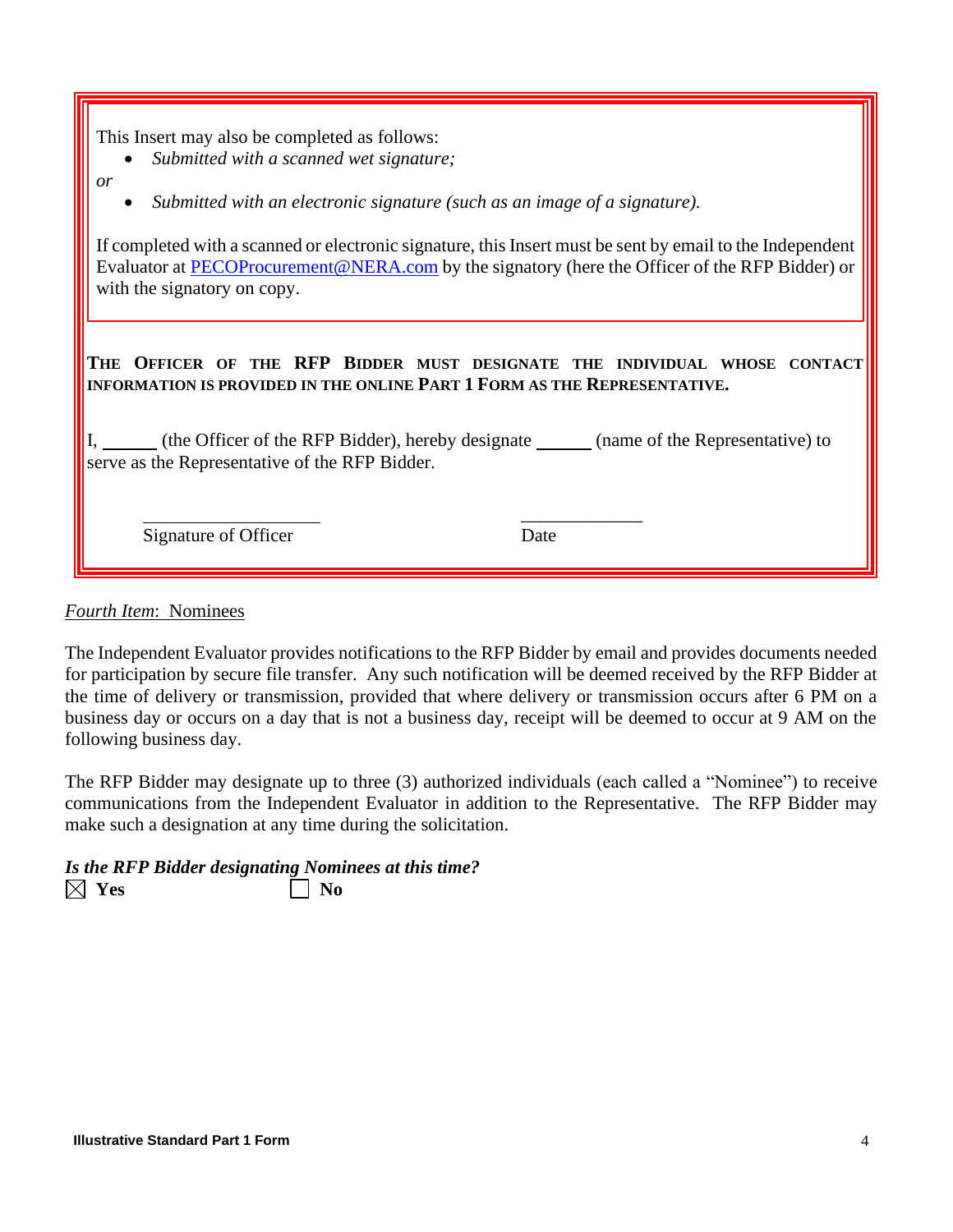**THE REPRESENTATIVE OF THE RFP BIDDER OR THE OFFICER OF THE RFP BIDDER DESIGNATES NOMINEES BY COMPLETING THE NOMINEE INSERT.** The Nominee Insert is also labelled INSERT #P1-2.

**PLEASE REFER TO THE NOMINEE INSERT (#P1-2) FOR THE ACCEPTABLE METHODS TO COMPLETE AND SUBMIT THIS INSERT. IF THIS INSERT IS NOT COMPLETED WITH A DIGITAL SIGNATURE, IT MUST BE SENT BY EMAIL TO THE INDEPENDENT EVALUATOR AT PECOP[ROCUREMENT](mailto:PECOProcurement@NERA.com)@NERA.COM BY THE SIGNATORY (HERE THE OFFICER OF THE RFP BIDDER OR THE REPRESENTATIVE OF THE RFP BIDDER) OR WITH THE SIGNATORY ON COPY.**

*Name of RFP Bidder*

**NOMINEE INSERT (#P1-2)** 

**THE INDEPENDENT EVALUATOR IS ACCEPTING A DIGITAL SIGNATURE FOR**  THE INDEPENDENT EVALUATOR IS ALSO ACCEPTING AN **ELECTRONIC SIGNATURE OR A SCANNED WET SIGNATURE AS LONG AS THIS INSERT IS SENT BY EMAIL BY THE SIGNATORY OR WITH THE SIGNATORY ON COPY.** 

This Insert may be completed as follows:

• *Submitted with a digital signature (using commercially available software such as DocuSign) with an accompanying document or information verifying the identity of the signatory.* 

If completed with a digital signature, this Insert and accompanying document or information may be uploaded to the online Part 1 Form or may be sent by email to the Independent Evaluator at [PECOProcurement@NERA.com.](mailto:PECOProcurement@NERA.com)

This Insert may also be completed as follows:

- *Submitted with a scanned wet signature;*
- *or*
- *Submitted with an electronic signature (such as an image of a signature).*

If completed with a scanned or electronic signature, this Insert must be sent by email to the Independent Evaluator at [PECOProcurement@NERA.com](mailto:PECOProcurement@NERA.com) by the signatory (here the Officer of the RFP Bidder or the Representative of the RFP Bidder) or with the signatory on copy.

# **Please note! This insert is optional.**

I, (the Officer of the RFP Bidder or the Representative of the RFP Bidder), authorize the individuals whose contact details are immediately below to receive communications from the Independent Evaluator and to act on behalf of the RFP Bidder during the Proposal submission process.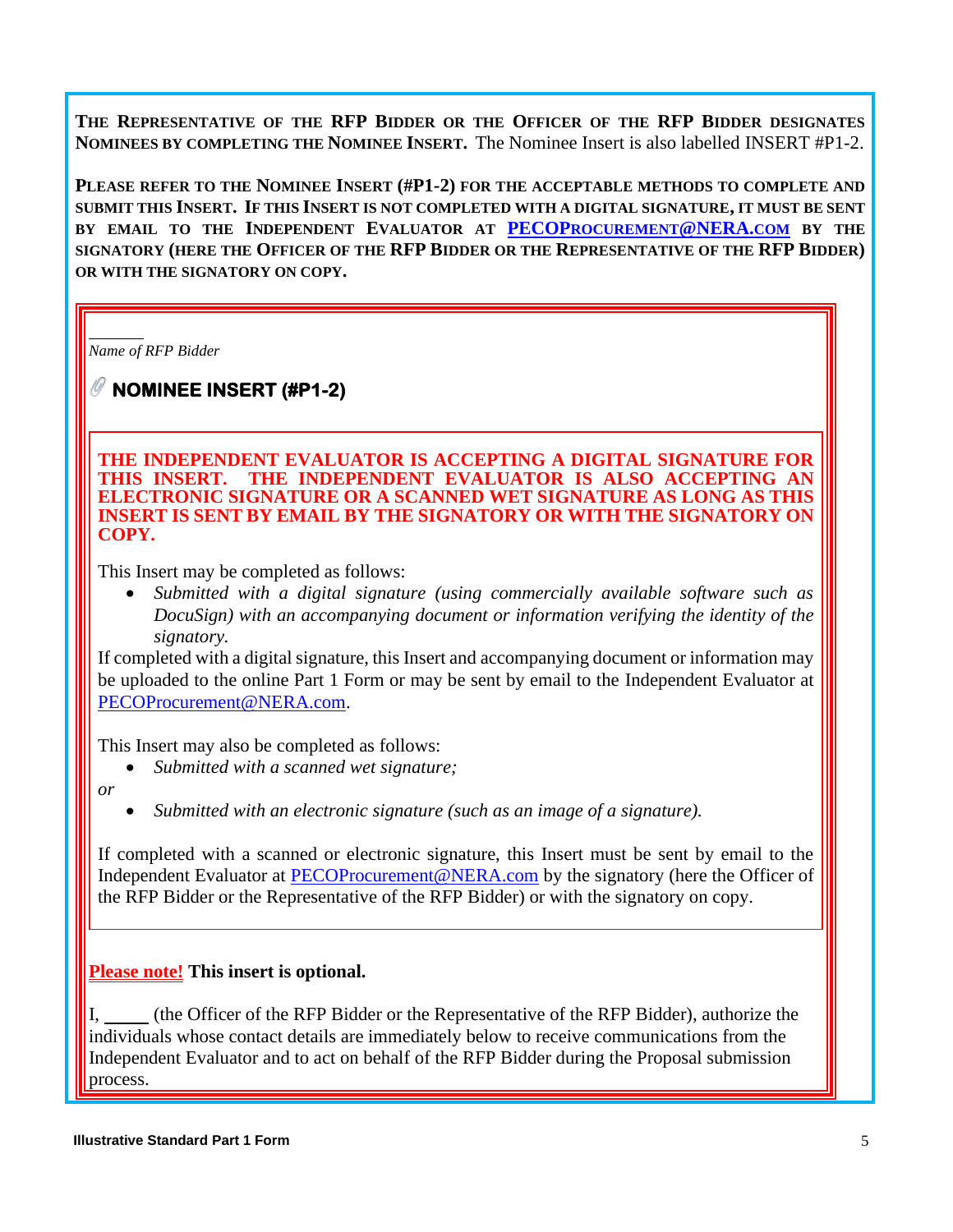| Signature<br>Date                                                                                                                                                                     |  |
|---------------------------------------------------------------------------------------------------------------------------------------------------------------------------------------|--|
| <b>Contact Information for Nominee #1</b><br><b>First Name</b><br>Last Name                                                                                                           |  |
| Title                                                                                                                                                                                 |  |
| <b>Business Phone No.</b><br>Cell Phone No.<br>Email Address                                                                                                                          |  |
| Contact Information for Nominee #2<br><b>First Name</b><br>Last Name<br>Title                                                                                                         |  |
| Cell Phone No.<br><b>Email Address</b><br>Business Phone No.                                                                                                                          |  |
| Contact Information for Nominee #3<br><b>First Name</b><br>Last Name                                                                                                                  |  |
| Title                                                                                                                                                                                 |  |
| <b>Business Phone No.</b><br>Cell Phone No.<br>Email Address                                                                                                                          |  |
| Notes (optional)                                                                                                                                                                      |  |
| The RFP Bidder may provide additional information here, such as the period during which a<br>particular individual will act as Nominee or the individual that a Nominee is replacing. |  |
|                                                                                                                                                                                       |  |
|                                                                                                                                                                                       |  |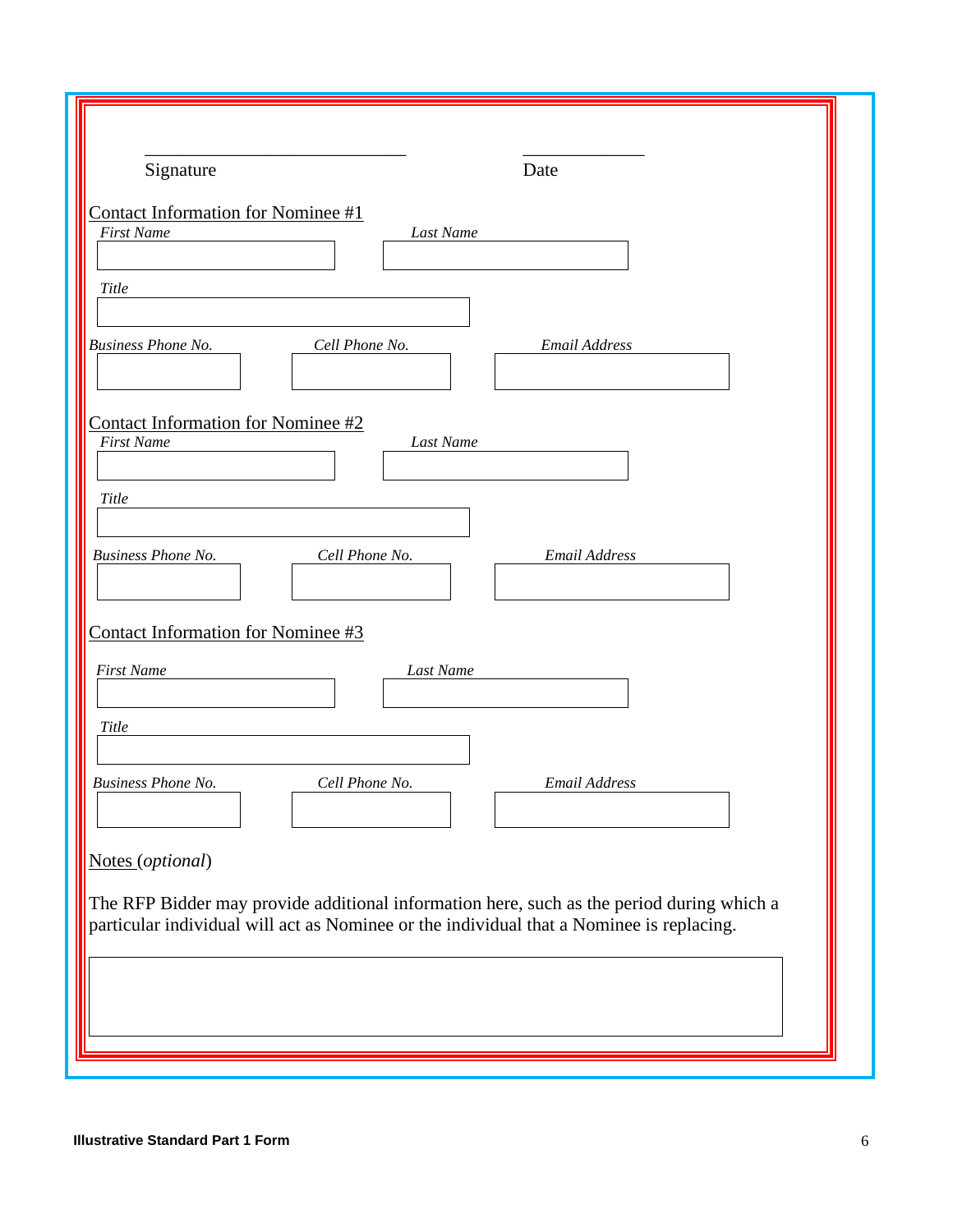# **2. Financial Requirements and Agency Agreements**

*First Item*: Agency Agreement

#### *Is the RFP Bidder submitting a Proposal under an Agency Agreement?*  $\Box$  Yes  $\Box$  No

**If Yes,** the RFP Bidder must elect a Principal as the entity on whose financial standing it is relying in responding to the next item.

*Second Item*: Election of Entity on Whose Financial Standing the RFP Bidder Is Relying

#### **PLEASE SELECT THE ENTITY UPON WHOSE FINANCIAL STANDING THE RFP BIDDER IS RELYING AS REQUIRED BY PARAGRAPH IV.2.2 OF THE RFP RULES:**

- **(a)** the RFP Bidder is relying on its own financial standing.
- **(b)** the RFP Bidder is relying on the financial standing of a guarantor.
- **(c)** the RFP Bidder is submitting a Proposal under an Agency Agreement and the RFP Bidder is relying on the financial standing of a Principal.

#### **2.a. Financial and Credit Requirements**

The RFP Bidder is the entity on whose financial standing the RFP Bidder is relying.

#### *First Item*: Financial Information

**IF AVAILABLE, PLEASE PROVIDE THE MOST RECENT QUARTERLY FINANCIAL INFORMATION FOR THE RFP BIDDER,** including a balance sheet, income statement, cash flow statement, and any accompanying notes and schedules:

- **IF AVAILABLE, YOU MUST PROVIDE THE MOST RECENT SECURITIES AND EXCHANGE COMMISSION ("SEC") FORM 10-Q OR 10-K (WHICHEVER IS MORE RECENT) TO FULFILL THIS REQUIREMENT;**
- **IF THE SEC FORM 10-Q OR 10-K IS UNAVAILABLE, PLEASE PROVIDE, IF AVAILABLE, THE RFP BIDDER'S MOST RECENT QUARTERLY, MONTHLY, OR BI-ANNUAL FINANCIAL INFORMATION** accompanied by an attestation by the Chief Financial Officer (or similar position) that the information contained in the financial statements fairly presents in all material respects the financial condition and results of the operations of the RFP Bidder. The requirements for this attestation are provided more specifically in Appendix 5 of the RFP Rules.

| Ш | Most recent quarterly financial information (or, if unavailable, most recent monthly or bi-<br>annual financial information accompanied by an attestation by the Chief Financial Officer)<br>IF THE INFORMATION IS UNAVAILABLE, PLEASE SO STATE IN THE JUSTIFICATION OF<br><b>OMISSIONS SECTION.</b> |
|---|------------------------------------------------------------------------------------------------------------------------------------------------------------------------------------------------------------------------------------------------------------------------------------------------------|
|   | Attestation from Chief Financial Officer if necessary.                                                                                                                                                                                                                                               |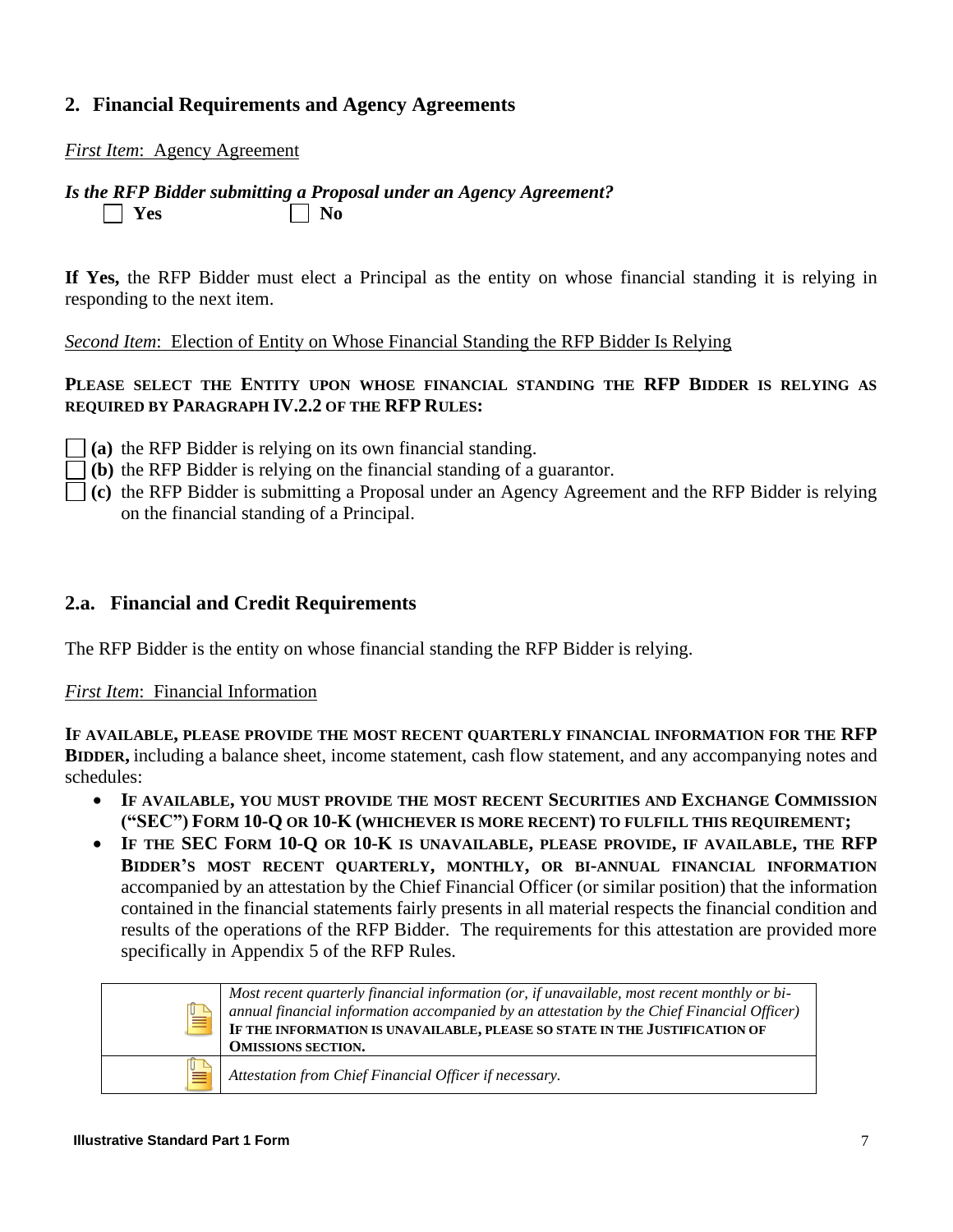### *Second Item*:Credit Ratings

#### **PLEASE PROVIDE ALL AVAILABLE CREDIT RATINGS FOR THE RFP BIDDER.**

| Is the RFP Bidder rated by S&P Global Ratings ("S&P")?<br><b>Yes</b><br>No                                     |
|----------------------------------------------------------------------------------------------------------------|
| RFP Bidder's rating:<br>Type of rating (check one):<br>Senior unsecured debt rating<br>Corporate issuer rating |
| Is the RFP Bidder rated by Moody's Investors Service, Inc. ("Moody's")?<br>Yes<br>No                           |
| RFP Bidder's rating:<br>Type of rating (check one):<br>Senior unsecured debt rating<br>Corporate issuer rating |
| Is the RFP Bidder rated by Fitch, Inc. ("Fitch")?<br>Yes<br>N <sub>0</sub>                                     |
| RFP Bidder's rating:<br>Type of rating (check one):<br>Senior unsecured debt rating<br>Corporate issuer rating |

# **2.b. Financial and Credit Requirements**

The RFP Bidder is relying on the financial standing of an RFP Guarantor.

#### *First Item*: Name and Address of RFP Guarantor

#### **PLEASE PROVIDE THE LEGAL NAME AND ADDRESS OF THE RFP GUARANTOR.**

| Legal Name of RFP Guarantor  |              |          |  |
|------------------------------|--------------|----------|--|
|                              |              |          |  |
| Street Address Line 1        |              |          |  |
|                              |              |          |  |
| <b>Street Address Line 2</b> |              |          |  |
|                              |              |          |  |
| City                         | <b>State</b> | Zip Code |  |
|                              |              |          |  |
|                              |              |          |  |
|                              |              |          |  |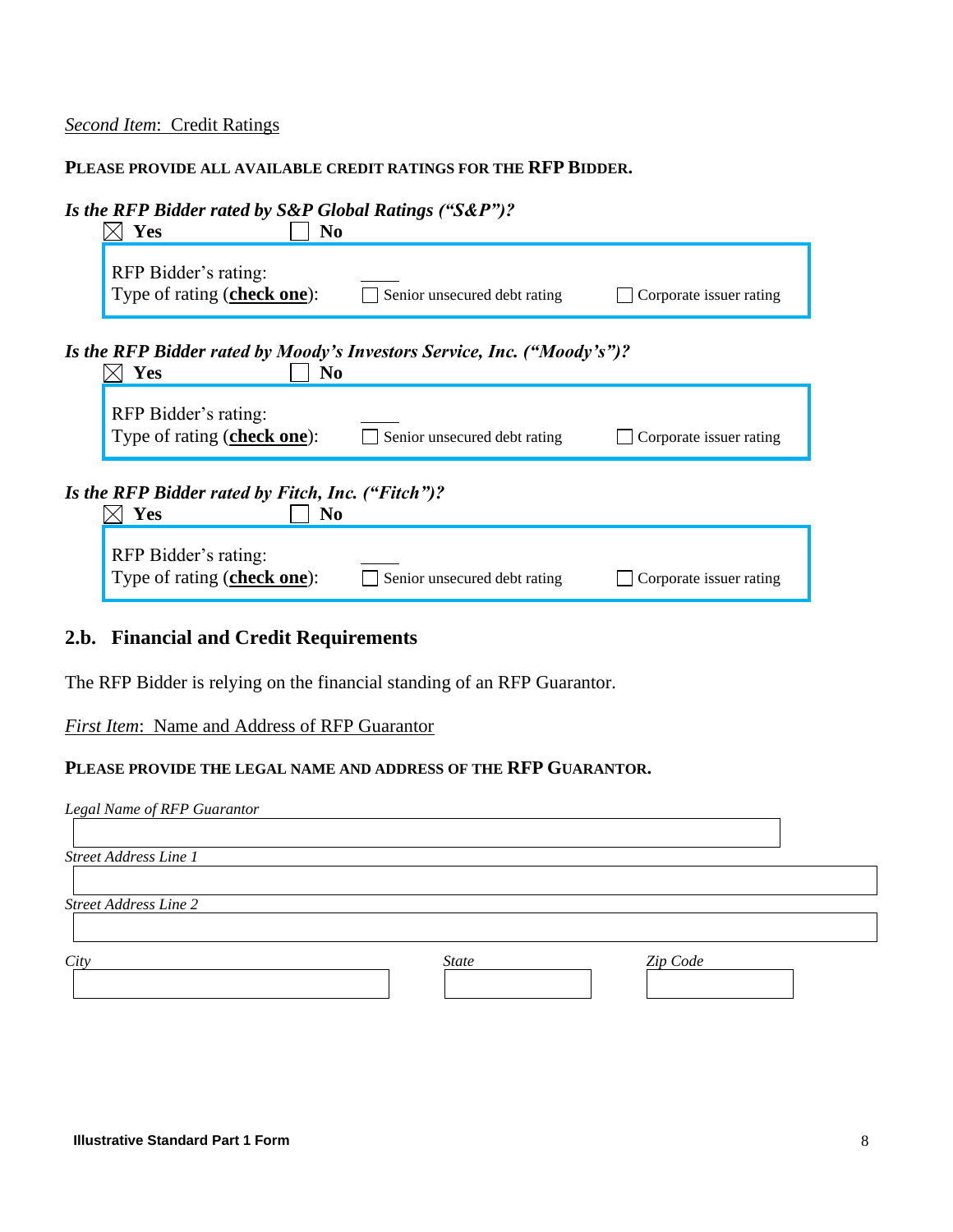#### *Second Item*: Financial Information

#### **Financial information must be available for the RFP Guarantor.**

**PLEASE PROVIDE THE MOST RECENT QUARTERLY FINANCIAL INFORMATION FOR THE RFP GUARANTOR,** including a balance sheet, income statement, cash flow statement, and any accompanying notes and schedules:

- **IF AVAILABLE, YOU MUST PROVIDE THE MOST RECENT SECURITIES AND EXCHANGE COMMISSION ("SEC") FORM 10-Q OR 10-K (WHICHEVER IS MORE RECENT) TO FULFILL THIS REQUIREMENT;**
- **IF THE SEC FORM 10-Q OR 10-K IS UNAVAILABLE, YOU MUST PROVIDE THE RFP GUARANTOR'S MOST RECENT QUARTERLY, MONTHLY, OR BI-ANNUAL FINANCIAL INFORMATION** accompanied by an attestation by the Chief Financial Officer (or similar position) that the information contained in the financial statements fairly presents in all material respects the financial condition and results of the operations of the RFP Bidder. The requirements for this attestation are provided more specifically in Appendix 5 of the RFP Rules.

|   | Most recent quarterly financial information (or, if unavailable, most recent monthly or bi-<br>annual financial information accompanied by an attestation by the Chief Financial Officer) |
|---|-------------------------------------------------------------------------------------------------------------------------------------------------------------------------------------------|
| ≡ | Attestation from Chief Financial Officer (if necessary)                                                                                                                                   |

#### *Third Item*:Credit Ratings

#### **PLEASE PROVIDE THE CREDIT RATINGS FOR THE RFP GUARANTOR.**

# *Is the RFP Guarantor rated by S&P Global Ratings ("S&P")?*

| No<br>Yes                                                                                                         |
|-------------------------------------------------------------------------------------------------------------------|
| RFP Guarantor's rating:<br>Type of rating (check one):<br>Senior unsecured debt rating<br>Corporate issuer rating |
| Is the RFP Guarantor rated by Moody's Investors Service, Inc. ("Moody's")?<br>Yes<br>N <sub>0</sub>               |
| RFP Guarantor's rating:<br>Type of rating (check one):<br>Senior unsecured debt rating<br>Corporate issuer rating |
| Is the RFP Guarantor rated by Fitch, Inc. ("Fitch")?<br>Yes<br>N <sub>0</sub>                                     |
| RFP Guarantor's rating:<br>Type of rating (check one):<br>Senior unsecured debt rating<br>Corporate issuer rating |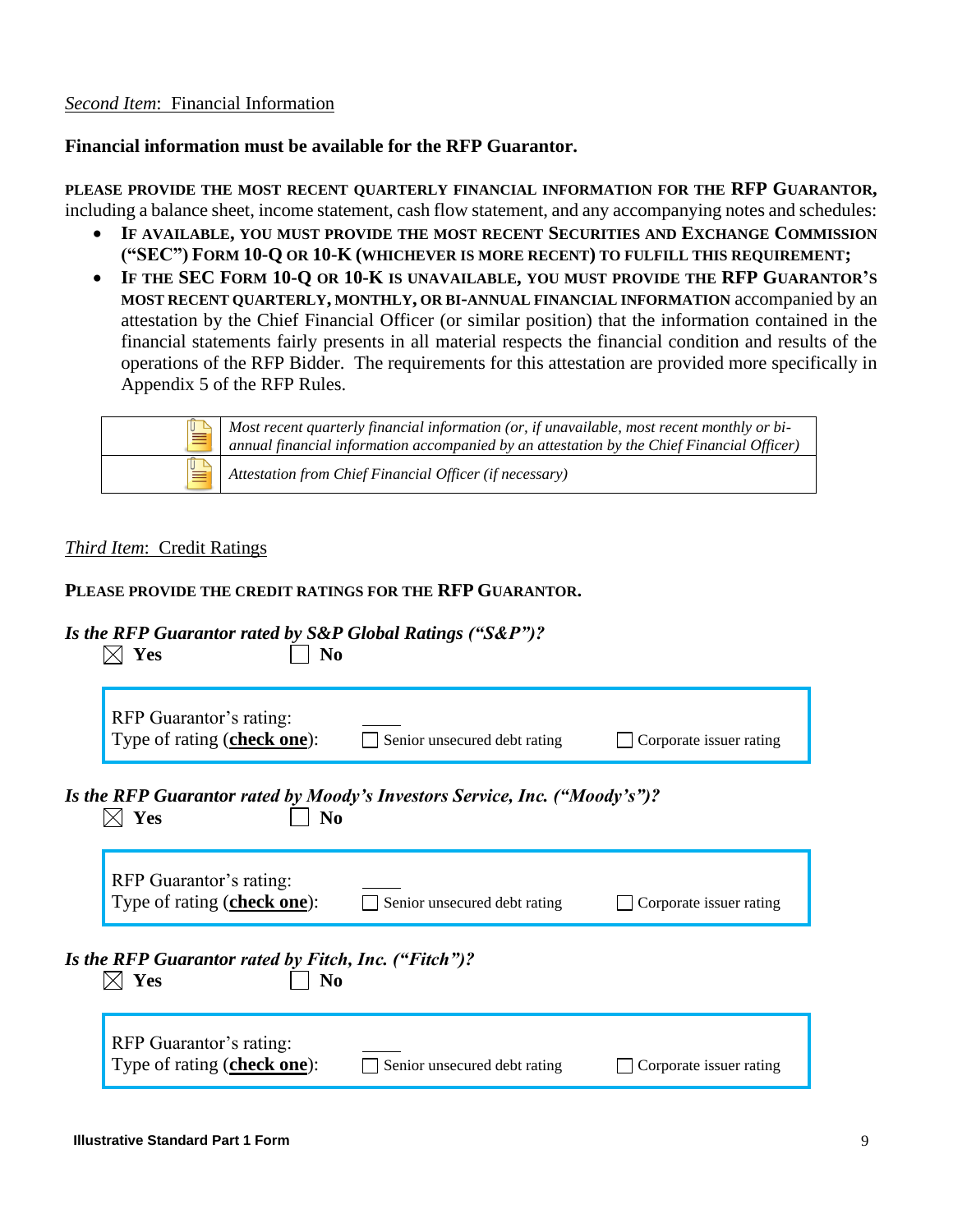# **2.c. Financial and Credit Requirements**

The RFP Bidder is submitting a Proposal under an Agency Agreement and is relying on the financial standing of a Principal.

*First Item*: Principals to the Agency Agreement

### **PLEASE PROVIDE THE LEGAL NAME OF ALL PRINCIPALS UNDER THE AGENCY AGREEMENT.**

*Legal Name of Principal(s)*

#### *Second Item*: Agency Agreement

#### A copy of the Agency Agreement is required. **PLEASE PROVIDE ONE (1) COPY OF THE AGENCY AGREEMENT.**



# *Third Item:* Principal on Whose Financial Standing the RFP Bidder is Relying

#### **PLEASE PROVIDE THE LEGAL NAME AND ADDRESS OF THE PRINCIPAL ON WHOSE FINANCIAL STANDING THE RFP BIDDER IS RELYING.**

- If there are several Principals in the Agency Agreement, you must identify the Principal with the lowest credit rating.
- If several Principals have the same lowest credit rating, you must identify the Principal among these that also has the lowest tangible net worth.

The Principal on whose financial standing the RFP Bidder is relying is referred to as the "RFP Principal".

| Name of RFP Principal        |              |          |
|------------------------------|--------------|----------|
| <b>Street Address Line 1</b> |              |          |
|                              |              |          |
| <b>Street Address Line 2</b> |              |          |
| City                         | <b>State</b> | Zip Code |
|                              |              |          |

#### *Fourth Item*: Financial Information

**PLEASE PROVIDE THE MOST RECENT QUARTERLY FINANCIAL INFORMATION FOR THE RFP PRINCIPAL,** including a balance sheet, income statement, cash flow statement, and any accompanying notes and schedules:

• **IF AVAILABLE, YOU MUST PROVIDE THE MOST RECENT SECURITIES AND EXCHANGE COMMISSION ("SEC") FORM 10-Q OR 10-K (WHICHEVER IS MORE RECENT) TO FULFILL THIS REQUIREMENT;**

**Illustrative Standard Part 1 Form** 10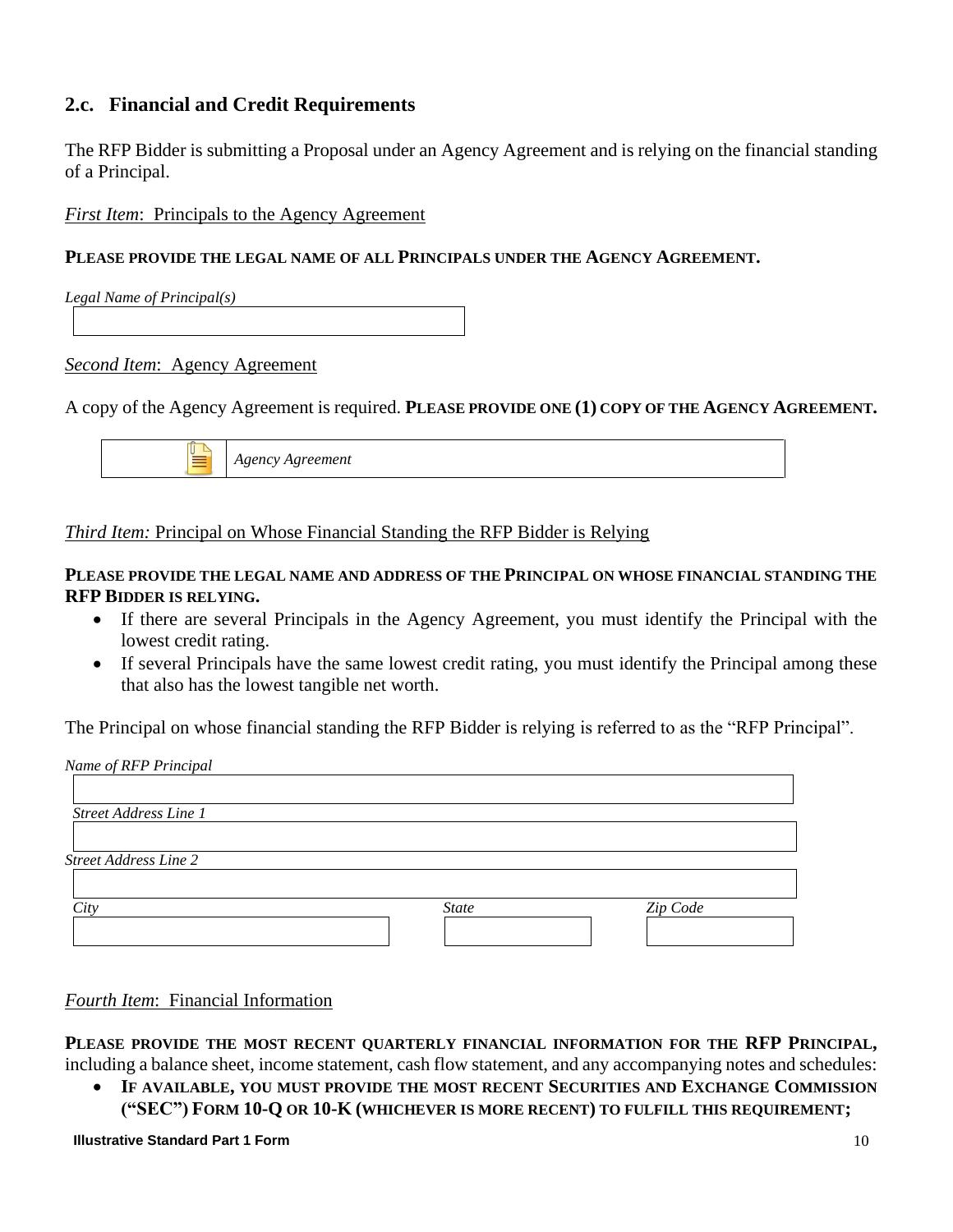• **IF THE SEC FORM 10-Q OR 10-KIS UNAVAILABLE, YOU MUST PROVIDE THE RFPPRINCIPAL'S MOST RECENT QUARTERLY, MONTHLY, OR BI-ANNUAL FINANCIAL INFORMATION** accompanied by an attestation by the Chief Financial Officer (or similar position) that the information contained in the financial statements fairly presents in all material respects the financial condition and results of the operations of the RFP Bidder. The requirements for this attestation are provided more specifically in Appendix 5 of the RFP Rules.

| IU. | Most recent quarterly financial information (or, if unavailable, most recent monthly or bi-<br>annual financial information accompanied by an attestation by the Chief Financial Officer) |
|-----|-------------------------------------------------------------------------------------------------------------------------------------------------------------------------------------------|
| U   | Attestation from Chief Financial Officer (if necessary)                                                                                                                                   |

#### *Fifth Item*:Credit Ratings

## **PLEASE PROVIDE THE CREDIT RATINGS FOR THE RFP PRINCIPAL.**

# *Is the RFP Principal rated by S&P Global Ratings ("S&P")?*

| N <sub>0</sub><br><b>Yes</b>                                                                        |                              |                         |
|-----------------------------------------------------------------------------------------------------|------------------------------|-------------------------|
| RFP Principal's rating:<br>Type of rating (check one):                                              | Senior unsecured debt rating | Corporate issuer rating |
| Is the RFP Principal rated by Moody's Investors Service, Inc. ("Moody's")?<br>Yes<br>N <sub>0</sub> |                              |                         |
| RFP Principal's rating:<br>Type of rating (check one):                                              | Senior unsecured debt rating | Corporate issuer rating |
| Is the RFP Principal rated by Fitch, Inc. ("Fitch")?<br>Yes<br>N <sub>0</sub>                       |                              |                         |
| RFP Principal's rating:<br>Type of rating (check one):                                              | Senior unsecured debt rating | Corporate issuer rating |

*Sixth Item*:Agency Certifications

**THE OFFICER OF THE RFP BIDDER MUST CERTIFY TO HAVING AUTHORITY TO BIND THE PRINCIPAL(S) AND ACKNOWLEDGE THAT AN OFFICERS' CERTIFICATE MUST BE SIGNED BY COMPLETING THE AGENCY CERTIFICATIONS INSERT.** The Agency Certifications Insert is also labelled INSERT #P1-3.

**Illustrative Standard Part 1 Form** 11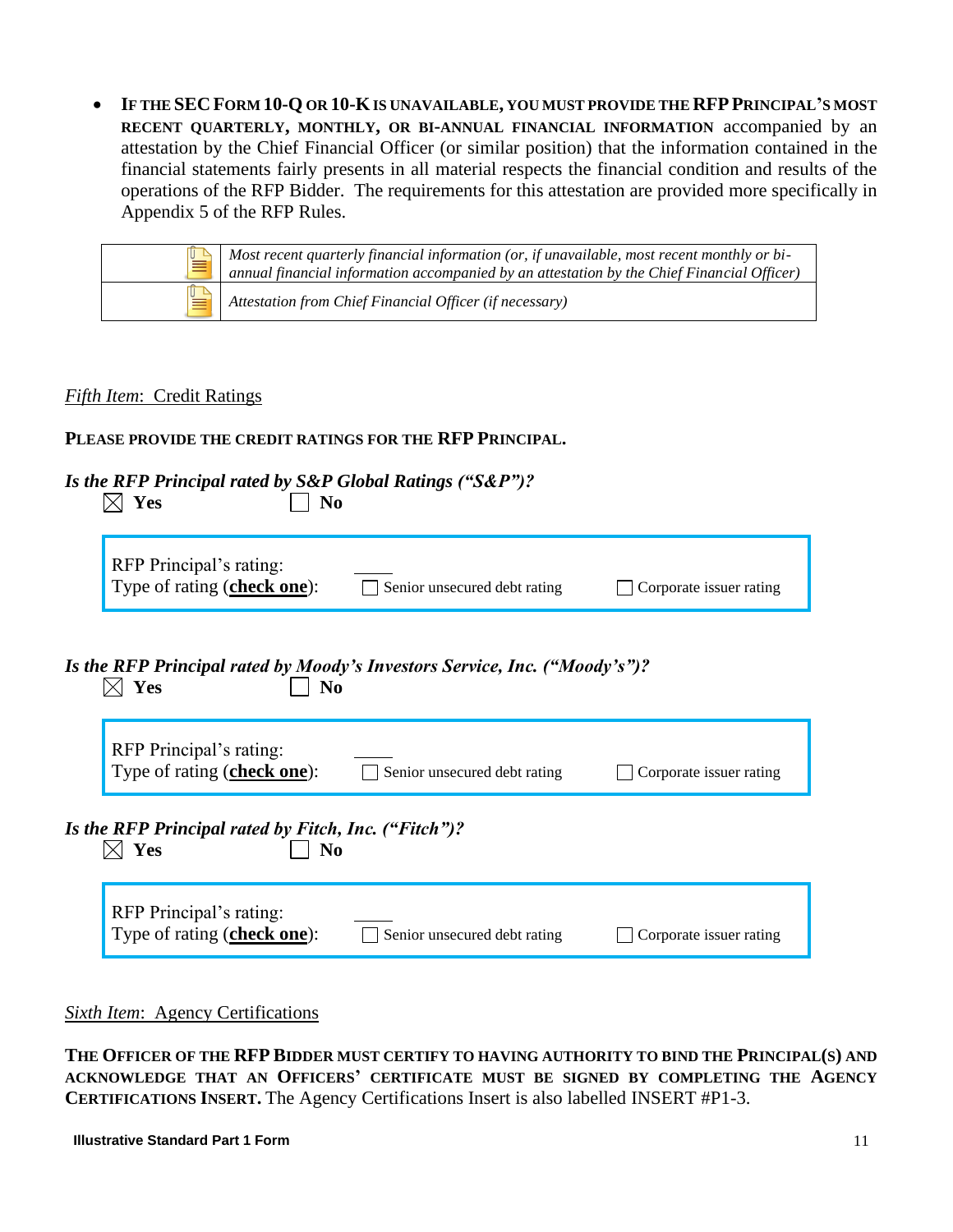**PLEASE REFER TO THE AGENCY CERTIFICATIONS INSERT (#P1-3) FOR THE ACCEPTABLE METHODS TO COMPLETE AND SUBMIT THIS INSERT. IF THIS INSERT IS NOT COMPLETED WITH A DIGITAL SIGNATURE, IT MUST BE SENT BY EMAIL TO THE INDEPENDENT EVALUATOR AT PECOP[ROCUREMENT](mailto:PECOProcurement@NERA.com)@NERA.COM BY THE SIGNATORY (HERE THE OFFICER OF THE RFP BIDDER) OR WITH THE SIGNATORY ON COPY.**

*Name of RFP Bidder*

# **P1 AGENCY CERTIFICATIONS INSERT (#P1-3)**

**THE INDEPENDENT EVALUATOR IS ACCEPTING A DIGITAL SIGNATURE FOR THIS INSERT. THE INDEPENDENT EVALUATOR IS ALSO ACCEPTING AN ELECTRONIC SIGNATURE OR A SCANNED WET SIGNATURE AS LONG AS THIS INSERT IS SENT BY EMAIL BY THE SIGNATORY OR WITH THE SIGNATORY ON COPY.** 

This Insert may be completed as follows:

• *Submitted with a digital signature (using commercially available software such as DocuSign) with an accompanying document or information verifying the identity of the signatory.* 

If completed with a digital signature, this Insert and accompanying document or information may be uploaded to the online Part 1 Form or may be sent by email to the Independent Evaluator at [PECOProcurement@NERA.com.](mailto:PECOProcurement@NERA.com)

This Insert may also be completed as follows:

• *Submitted with a scanned wet signature;*

*or*

• *Submitted with an electronic signature (such as an image of a signature).*

If completed with a scanned or electronic signature, this Insert must be sent by email to the Independent Evaluator at [PECOProcurement@NERA.com](mailto:PECOProcurement@NERA.com) by the signatory (here the Officer of the RFP Bidder) or with the signatory on copy.

**Please note! Only RFP Bidders submitting a Proposal under an Agency Agreement are required to submit this Insert.**

**THE OFFICER OF THE RFP BIDDER MUST MAKE THE FOLLOWING REPRESENTATION.**

I, (the Officer of the RFP Bidder), certify that I have the authority to bind the Principal(s) under the Agency Agreement provided with this Part 1 Proposal. I acknowledge that with the Part 2 Proposal, the RFP Bidder will be required to submit an Officers' Certificate signed by an officer of each Principal and substantially in the form of Appendix 6 to the RFP Rules.

Signature of Officer Date

\_\_\_\_\_\_\_\_\_\_\_\_\_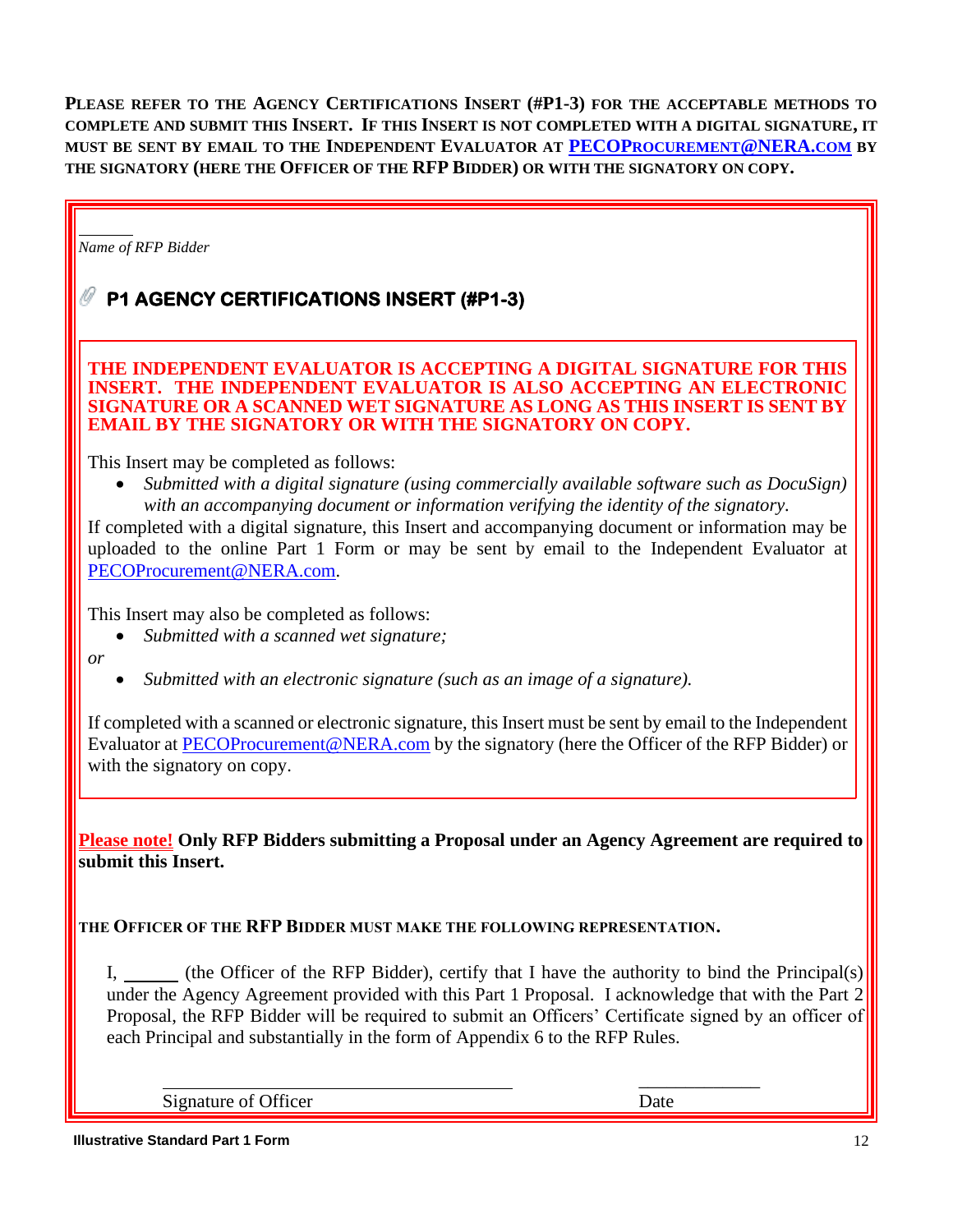*Seventh Item*:Draft Officers' Certificate

The RFP Bidder may, but is not required to, submit a draft Officers' Certificate for evaluation. If a draft Officers' Certificate is submitted for evaluation, the Independent Evaluator will inform the RFP Bidder of any changes required.

# *Is the RFP Bidder submitting a draft Officers' Certificate?*   $\boxtimes$  Yes  $\Box$  No

|  | PLEASE PROVIDE THE RFP BIDDER'S DRAFT OFFICERS' CERTIFICATE. |
|--|--------------------------------------------------------------|
|  | Draft Officers' Certificate                                  |
|  |                                                              |

# **3. Credit Instruments and Uniform SMA**

#### *First Item*: Standard Pre-Bid Letter of Credit

An RFP Bidder may request modifications to the Standard Pre-Bid Letter of Credit that are non-material in nature, or that are advantageous to both PECO and the RFP Bidder.

#### **AN RFP BIDDER REQUESTS MODIFICATIONS TO THE STANDARD PRE-BID LETTER OF CREDIT BY SUBMITTING A DRAFT PRE-BID LETTER OF CREDIT SUBSTANTIALLY IN THE FORM OF THE STANDARD PRE-BID LETTER OF CREDIT INDICATING CLEARLY ANY AND ALL MODIFICATIONS TO THE STANDARD PRE-BID LETTER OF CREDIT USING TRACKED CHANGES IN MICROSOFT WORD.**

All approved modifications to the Standard Pre-Bid Letter of Credit are posted to the RFP website. Each RFP Bidder may use any of the approved modifications, regardless of whether the RFP Bidder itself or another RFP Bidder proposed the modification.

*Is the RFP Bidder submitting a Draft Pre-Bid Letter of Credit?*   $\boxtimes$  Yes  $\Box$  No

|                                              | Does the Draft Pre-Bid Letter of Credit contain the same requested modifications as a Draft Pre-Bid Letter |
|----------------------------------------------|------------------------------------------------------------------------------------------------------------|
| of Credit submitted in a prior solicitation? |                                                                                                            |
| $\Box$ Yes                                   | $\vert$   No                                                                                               |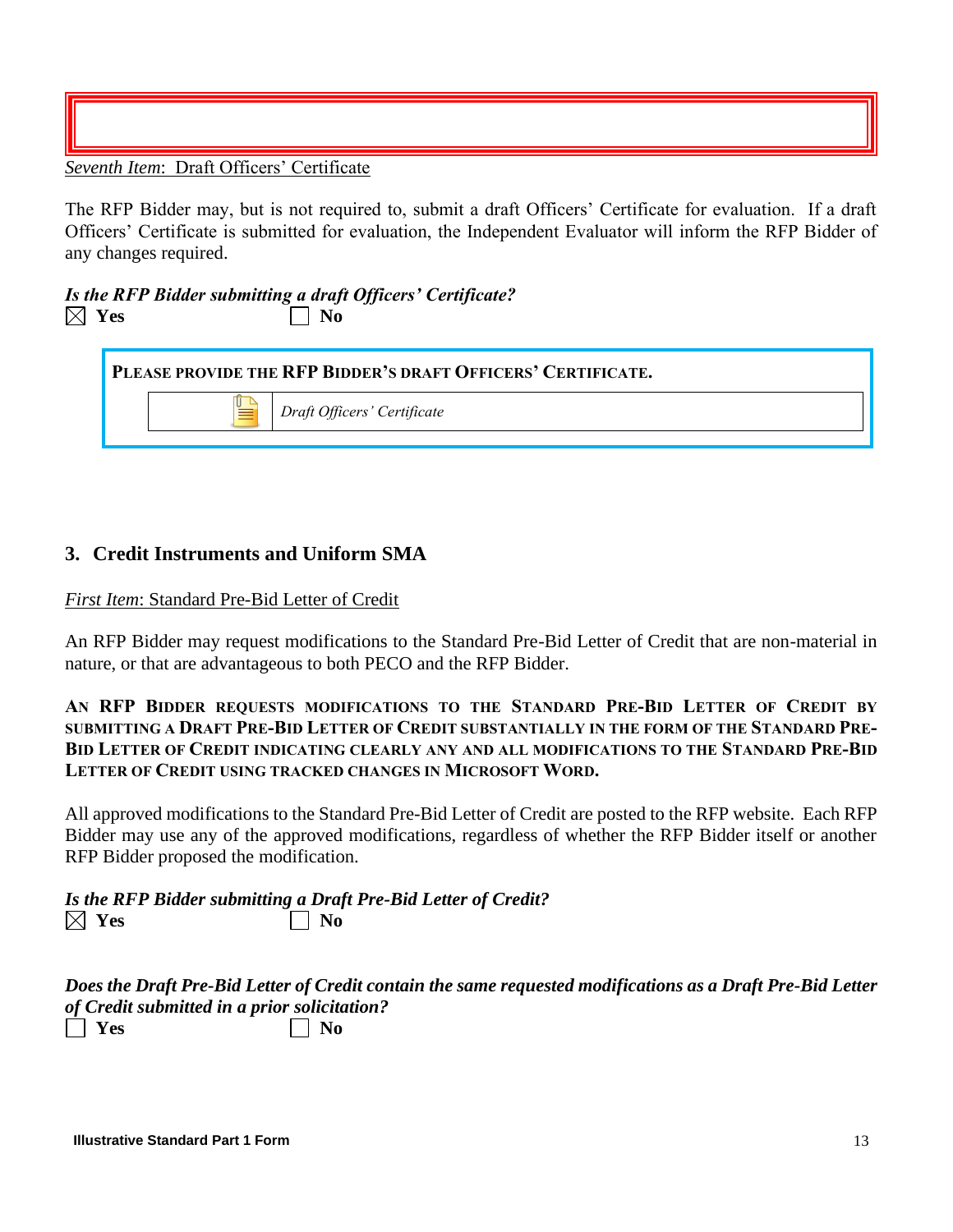# $\boxtimes$  No

A Draft Pre-Bid Letter of Credit that is not substantially in the form of the Standard Pre-Bid Letter of Credit will not be considered or evaluated. **PLEASE PROVIDE THE DRAFT PRE-BID LETTER OF CREDIT.**



*Draft Pre-Bid Letter of Credit*

# **Yes**

A Draft Pre-Bid Letter of Credit that contains the same requested modifications as a prior submittal will not be reviewed again by PECO. To request the Independent Evaluator to email to you PECO's assessment of the prior submittal, please email such request to [pecoprocurement@nera.com.](mailto:pecoprocurement@nera.com)

# *Second Item*: Standard Post-Bid Letter of Credit

An RFP Bidder may request modifications to the Standard Post-Bid Letter of Credit that are non-material in nature, or that are advantageous to both PECO and the RFP Bidder.

**AN RFP BIDDER REQUESTS MODIFICATIONS TO THE STANDARD POST-BID LETTER OF CREDIT BY SUBMITTING A DRAFT POST-BID LETTER OF CREDIT SUBSTANTIALLY IN THE FORM OF THE STANDARD POST-BID LETTER OF CREDIT INDICATING CLEARLY ANY AND ALL MODIFICATIONS TO THE STANDARD POST-BID LETTER OF CREDIT USING TRACKED CHANGES IN MICROSOFT WORD.**

All approved modifications to the Standard Post-Bid Letter of Credit are posted to the RFP website. Each RFP Bidder may use any of the approved modifications, regardless of whether the RFP Bidder itself or another RFP Bidder proposed the modification.

*Is the RFP Bidder submitting a Draft Post-Bid Letter of Credit?*   $\boxtimes$  Yes  $\blacksquare$  No

*Does the Draft Post-Bid Letter of Credit contain the same requested modifications as a Draft Post-Bid Letter of Credit submitted in a prior solicitation?*   $\Box$  Yes  $\Box$  No

# $\boxtimes$  No

A Draft Post-Bid Letter of Credit that is not substantially in the form of the Standard Post-Bid Letter of Credit will not be considered or evaluated. **PLEASE PROVIDE THE DRAFT POST-BID LETTER OF CREDIT.**

*Draft Post-Bid Letter of Credit*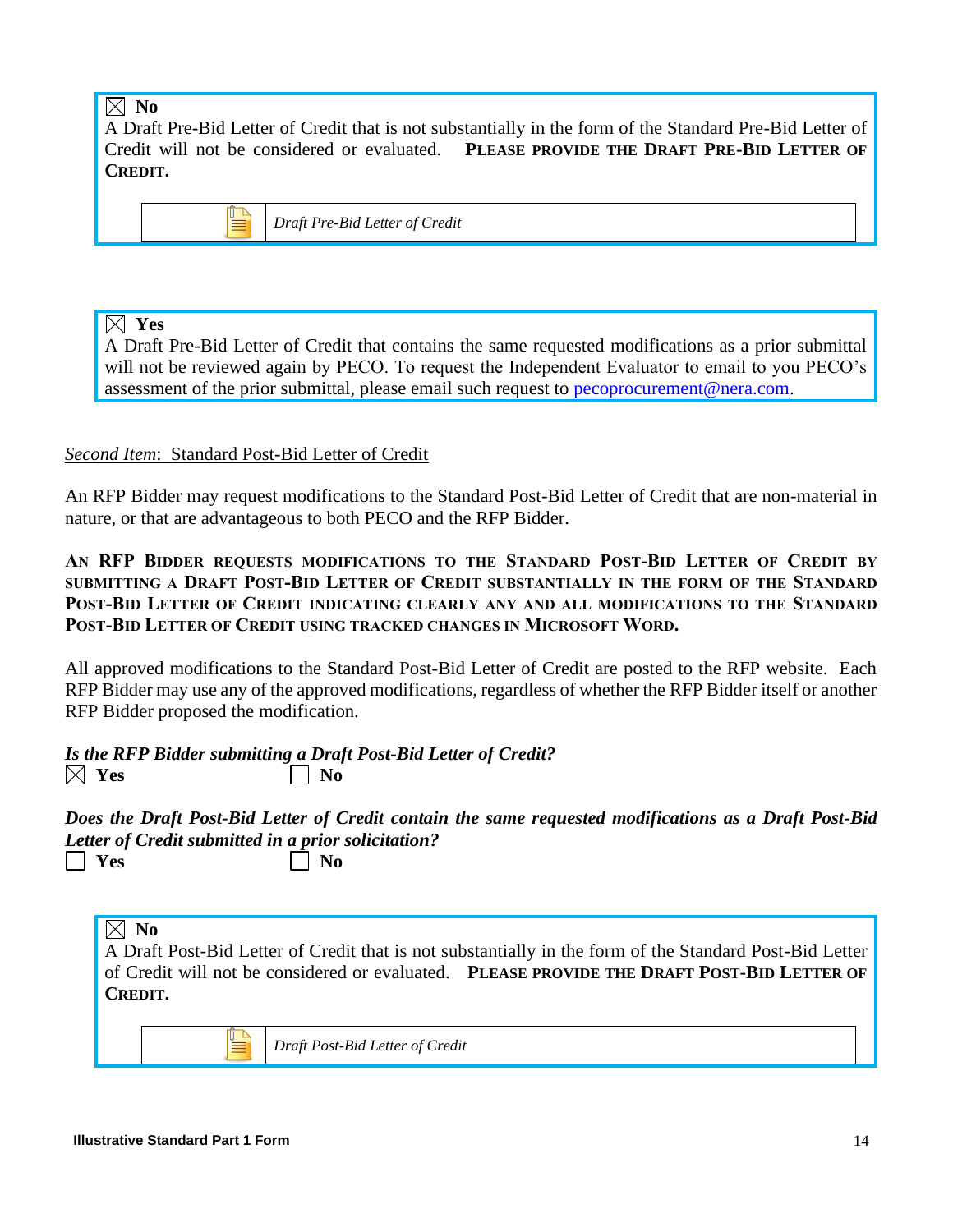# **Yes**

A Draft Post-Bid Letter of Credit that contains the same requested modifications as a prior submittal will not be reviewed again by PECO. To request the Independent Evaluator to email to you PECO's assessment of the prior submittal, please email such request to [pecoprocurement@nera.com.](mailto:pecoprocurement@nera.com)

# *Third Item: Standard Guaranty*

An RFP Bidder may request modifications to the Standard Guaranty that are non-material in nature, or that are advantageous to both PECO and the RFP Bidder.

### **AN RFP BIDDER REQUESTS MODIFICATIONS TO THE STANDARD GUARANTY BY SUBMITTING A DRAFT GUARANTY SUBSTANTIALLY IN THE FORM OF THE STANDARD GUARANTY INDICATING CLEARLY ANY AND ALL MODIFICATIONS TO THE STANDARD GUARANTY USING TRACKED CHANGES IN MICROSOFT WORD.**

All approved modifications to the Standard Guaranty are posted to the RFP website. Each RFP Bidder may use any of the approved modifications, regardless of whether the RFP Bidder itself or another RFP Bidder proposed the modification.

# *Is the RFP Bidder submitting a Draft Guaranty?*   $\bowtie$  Yes  $\mid \; \mid N_0$

*Does the Draft Guaranty contain the same requested modifications as a Draft Guaranty submitted in a prior solicitation?* 

 $Yes$   $\Box$  No

# $\boxtimes$  No

A Draft Guaranty that is not substantially in the form of the Standard Guaranty will not be considered or evaluated. **PLEASE PROVIDE THE DRAFT GUARANTY.**

*Draft Guaranty*

# **Yes**

A Draft Guaranty that contains the same requested modifications as a prior submittal will not be reviewed again by PECO. To request the Independent Evaluator to email to you PECO's assessment of the prior submittal, please email such request to [pecoprocurement@nera.com.](mailto:pecoprocurement@nera.com)

# *Fourth Item:* Information to Prepare the Uniform SMA and Its Exhibits

In accordance with Paragraph IV.3.4 of the RFP Rules, **THE RFP BIDDER IS ASKED TO PROVIDE THE FOLLOWING INFORMATION TO PREPARE THE UNIFORM SMA**:

- any elections to be made in the Uniform SMA;
- contact information required to prepare the Form of Notice, which is included as Exhibit 2 to the Uniform SMA; and
- any additional information required to prepare the Uniform SMA and its Exhibits.

#### **Illustrative Standard Part 1 Form** 15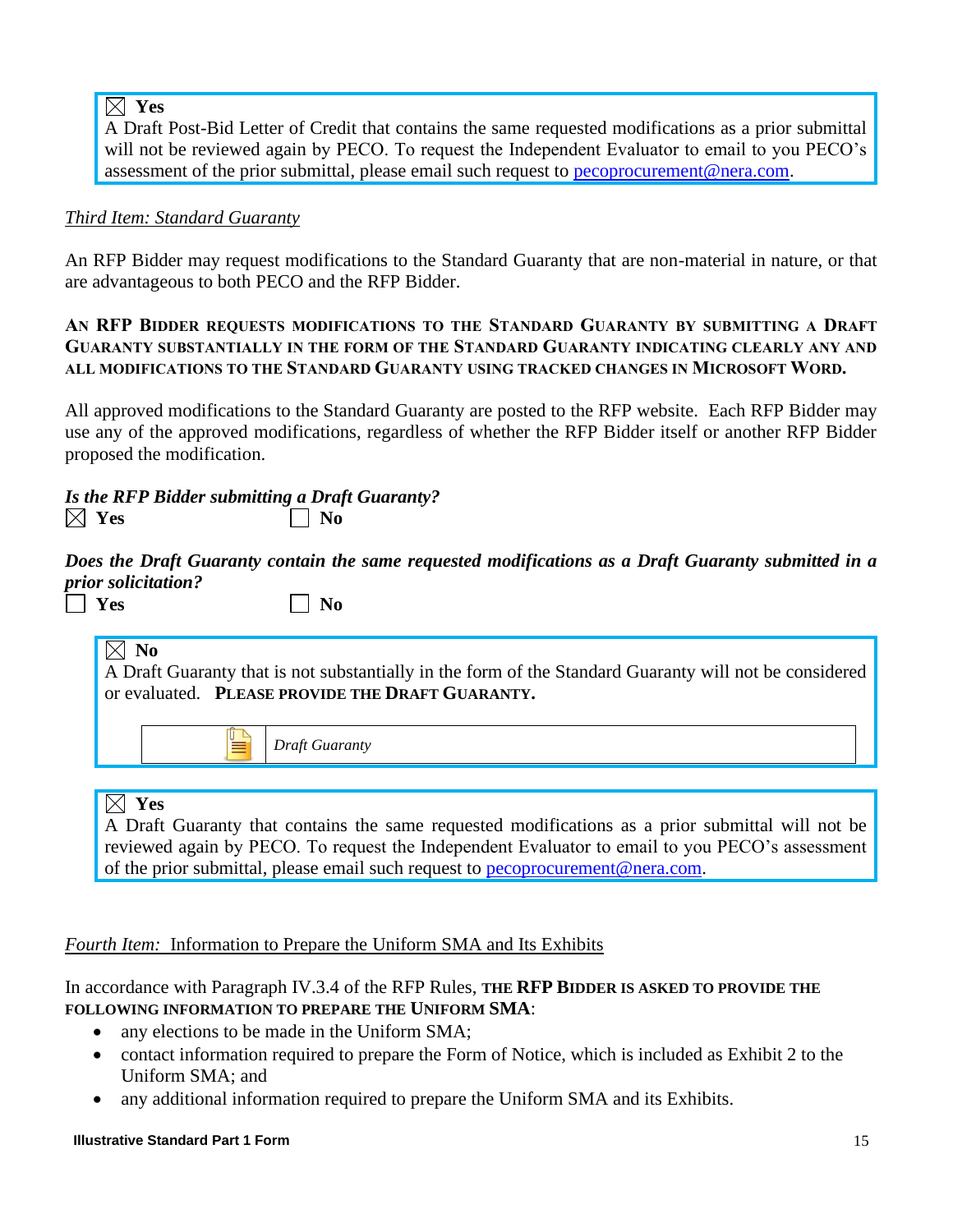**The RFP Bidder must either**: (i) provide the requested information to prepare the Uniform SMA at this time; **or**: (ii) submit an acknowledgment signed by the Officer of the RFP Bidder that, if the Independent Evaluator notifies the RFP Bidder that the Independent Evaluator is identifying one or more of the RFP Bidder's Bids to the Commission as winning Bids, the RFP Bidder must provide all required information by 12 PM (noon) EPT on the day after such notification is received.

*Is the RFP Bidder providing information to prepare the Uniform SMA at this time?*   $\Box$  Yes  $\Box$  No

| Yes |                                                                                                                                                                                                                                                                                                                                                                                                                                                                                         |
|-----|-----------------------------------------------------------------------------------------------------------------------------------------------------------------------------------------------------------------------------------------------------------------------------------------------------------------------------------------------------------------------------------------------------------------------------------------------------------------------------------------|
|     | THE RFP BIDDER PROVIDES THE INFORMATION TO PREPARE THE UNIFORM SMA BY COMPLETING THE                                                                                                                                                                                                                                                                                                                                                                                                    |
|     | <b>UNIFORM SMA INSERT.</b> The Uniform SMA Insert is also labelled INSERT #P1-4.                                                                                                                                                                                                                                                                                                                                                                                                        |
|     |                                                                                                                                                                                                                                                                                                                                                                                                                                                                                         |
|     | Name of RFP Bidder<br><b>UNIFORM SMA INSERT (#P1-4)</b>                                                                                                                                                                                                                                                                                                                                                                                                                                 |
|     | Please note! RFP Bidders must submit one (but ONLY one) of Insert #P1-4 and Insert #P1-5.                                                                                                                                                                                                                                                                                                                                                                                               |
| 1.  | Under Section $5.4(a)(1)$ of the Uniform SMA, the DS Supplier may, in its sole discretion, add the<br>following subsection $5.4(a)(1)$ by indicating yes or no below.                                                                                                                                                                                                                                                                                                                   |
|     | $5.4(a)(1)$ For the purposes of such determination, the DS Supply provided for under this<br>Agreement for the period following the Early Termination Date through the remainder of<br>the term of this Agreement shall be deemed to be those quantity amounts that would have<br>been delivered on an hourly basis, had this Agreement been in effect during the previous<br>calendar year adjusted for such DS Load changes as may have occurred since the previous<br>calendar year. |
|     | Do you intend for subsection 5.4(a)(1) to be included as part of the Uniform SMA?<br>Yes<br>N <sub>0</sub>                                                                                                                                                                                                                                                                                                                                                                              |
| 2.  | The information that you provide below will be used to complete Exhibit 2 (Form of Notice) to the<br>Uniform SMA. IF ANY OF THE INFORMATION REQUESTED BELOW IS UNAVAILABLE, PLEASE<br>ENTER N/A IN THE CORRESPONDING FIELDS.                                                                                                                                                                                                                                                            |
|     | All Notices:<br>(a)<br><b>First Name</b><br>Last Name<br><b>Street Address</b>                                                                                                                                                                                                                                                                                                                                                                                                          |
|     |                                                                                                                                                                                                                                                                                                                                                                                                                                                                                         |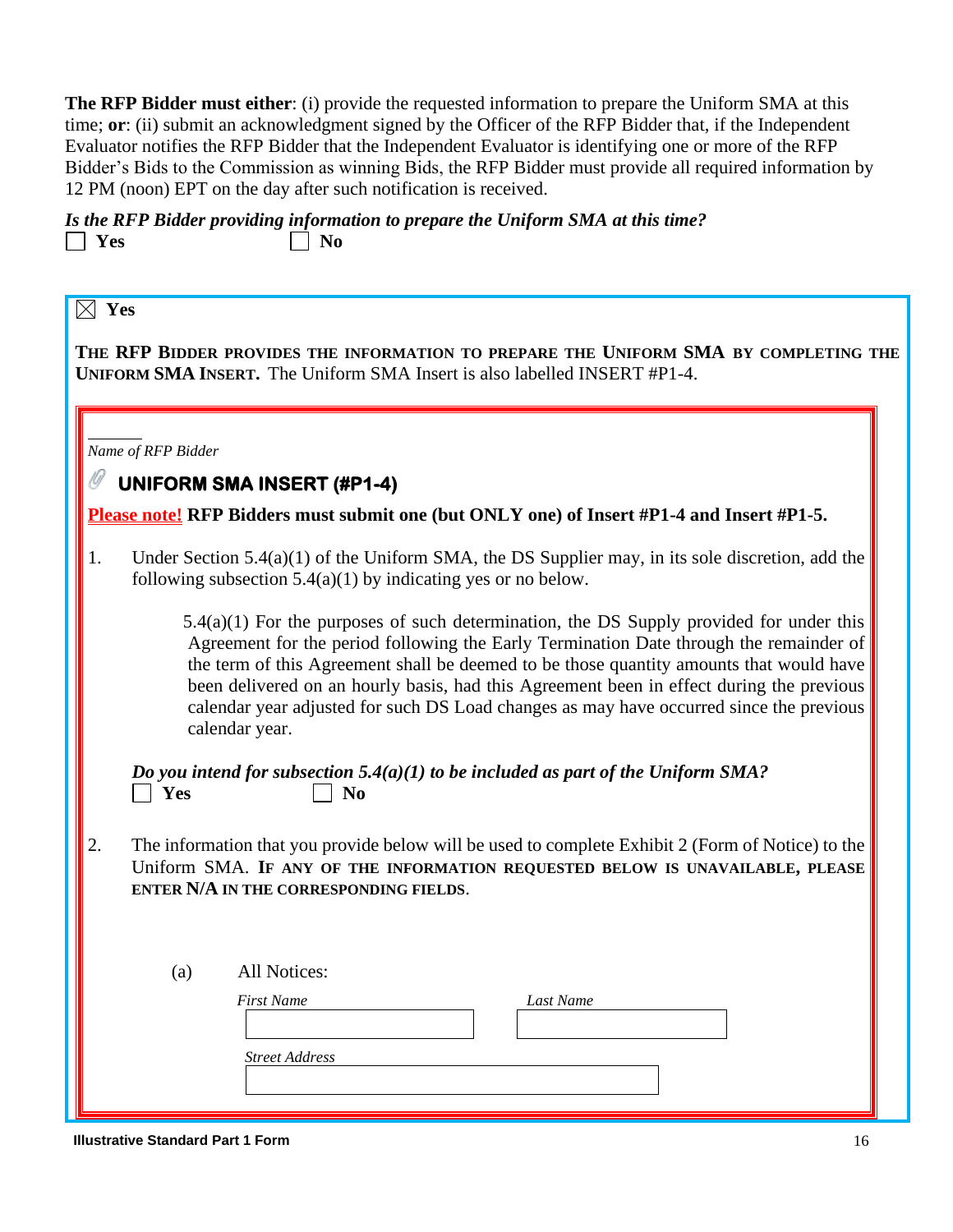|     | <b>State</b><br>Zip Code<br>City<br>Email Address<br>Phone No.<br>Federal Tax I.D. Number<br><b>DUNS</b> |
|-----|----------------------------------------------------------------------------------------------------------|
| (b) | Invoices:<br>ATTN:<br><b>First Name</b><br>Last Name                                                     |
|     | Email Address<br>Phone No.                                                                               |
| (c) | Schedule:<br>ATTN:<br><b>First Name</b><br>Last Name<br><b>Email Address</b><br>Phone No.                |
| (d) | Payments:<br>ATTN:<br><b>First Name</b><br>Last Name<br>Phone No.<br>Email Address                       |
| (e) | Wire Transfer:<br>Bank<br>$\cal{ACCT}$<br>$A B\hspace{-0.1em}A$                                          |
| (f) | Credit and Collections:<br>ATTN:<br><b>First Name</b><br>Last Name                                       |
|     | Phone No.<br>Email Address                                                                               |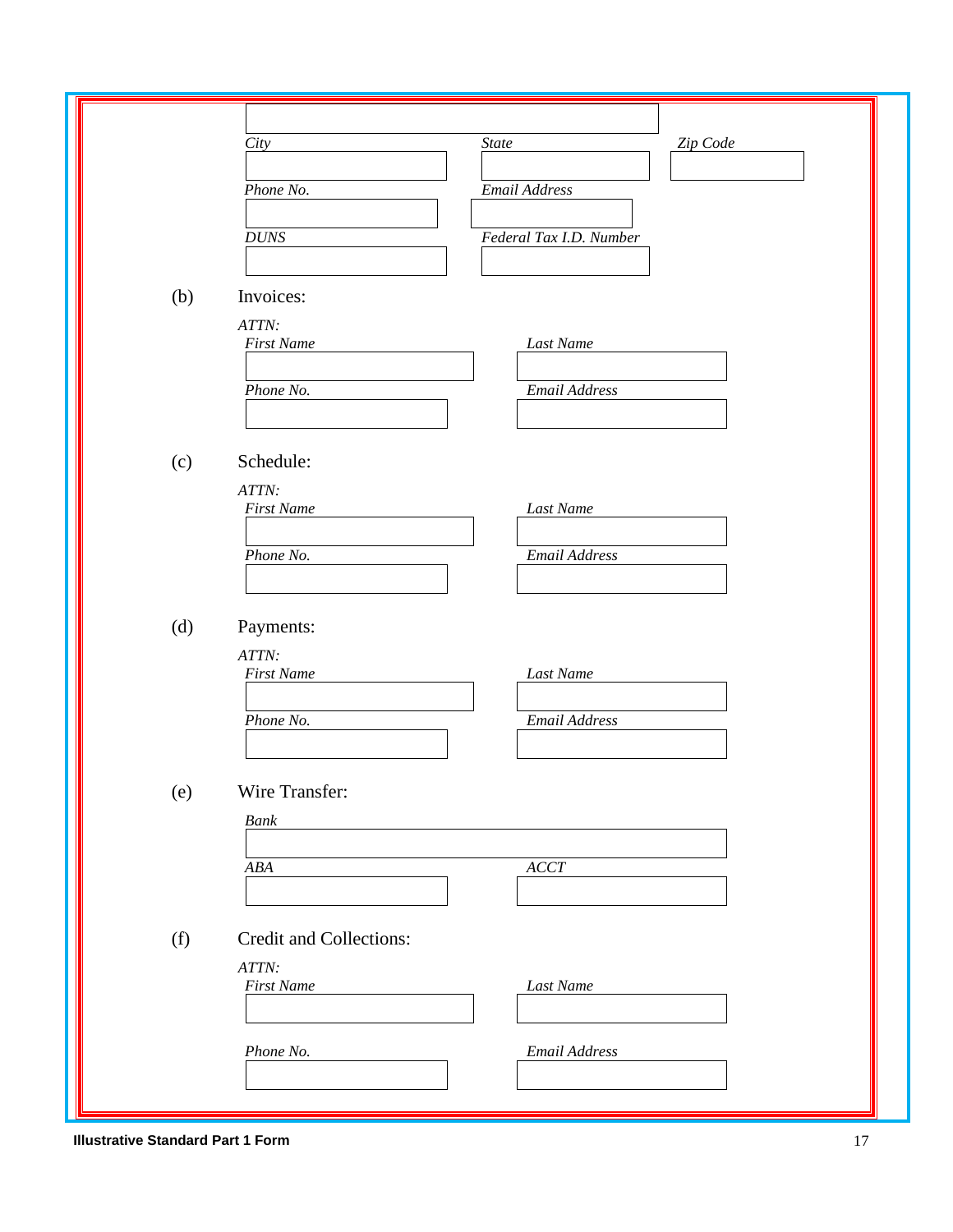| (g) | Additional Notices of an Event of Default to: |               |  |
|-----|-----------------------------------------------|---------------|--|
|     | ATTN:<br><b>First Name</b>                    | Last Name     |  |
|     | Phone No.                                     | Email Address |  |
|     |                                               |               |  |

 $\boxtimes$  No

**THE OFFICER OF THE RFP BIDDER PROVIDES THE REQUIRED ACKNOWLEDGMENT BY COMPLETING THE DELAY (SMA) INSERT.** The Delay (SMA) Insert is also labelled INSERT #P1-5.

**PLEASE REFER TO THE DELAY (SMA) INSERT (#P1-5) FOR THE ACCEPTABLE METHODS TO COMPLETE AND SUBMIT THIS INSERT. IF THIS INSERT IS NOT COMPLETED WITH A DIGITAL SIGNATURE, IT MUST BE SENT BY EMAIL TO THE INDEPENDENT EVALUATOR AT PECOP[ROCUREMENT](mailto:PECOProcurement@NERA.com)@NERA.COM BY THE SIGNATORY (HERE THE OFFICER OF THE RFP BIDDER) OR WITH THE SIGNATORY ON COPY.**

*Name of RFP Bidder*

# **DELAY (SMA) INSERT (#P1-5)**

**THE INDEPENDENT EVALUATOR IS ACCEPTING A DIGITAL SIGNATURE FOR THIS INSERT. THE INDEPENDENT EVALUATOR IS ALSO ACCEPTING AN ELECTRONIC SIGNATURE OR A SCANNED WET SIGNATURE AS LONG AS THIS INSERT IS SENT BY EMAIL BY THE SIGNATORY OR WITH THE SIGNATORY ON COPY.** 

This Insert may be completed as follows:

• *Submitted with a digital signature (using commercially available software such as DocuSign) with an accompanying document or information verifying the identity of the signatory.* 

If completed with a digital signature, this Insert and accompanying document or information may be uploaded to the online Part 1 Form or may be sent by email to the Independent Evaluator at [PECOProcurement@NERA.com.](mailto:PECOProcurement@NERA.com)

This Insert may also be completed as follows:

• *Submitted with a scanned wet signature;*

*or*

• *Submitted with an electronic signature (such as an image of a signature).*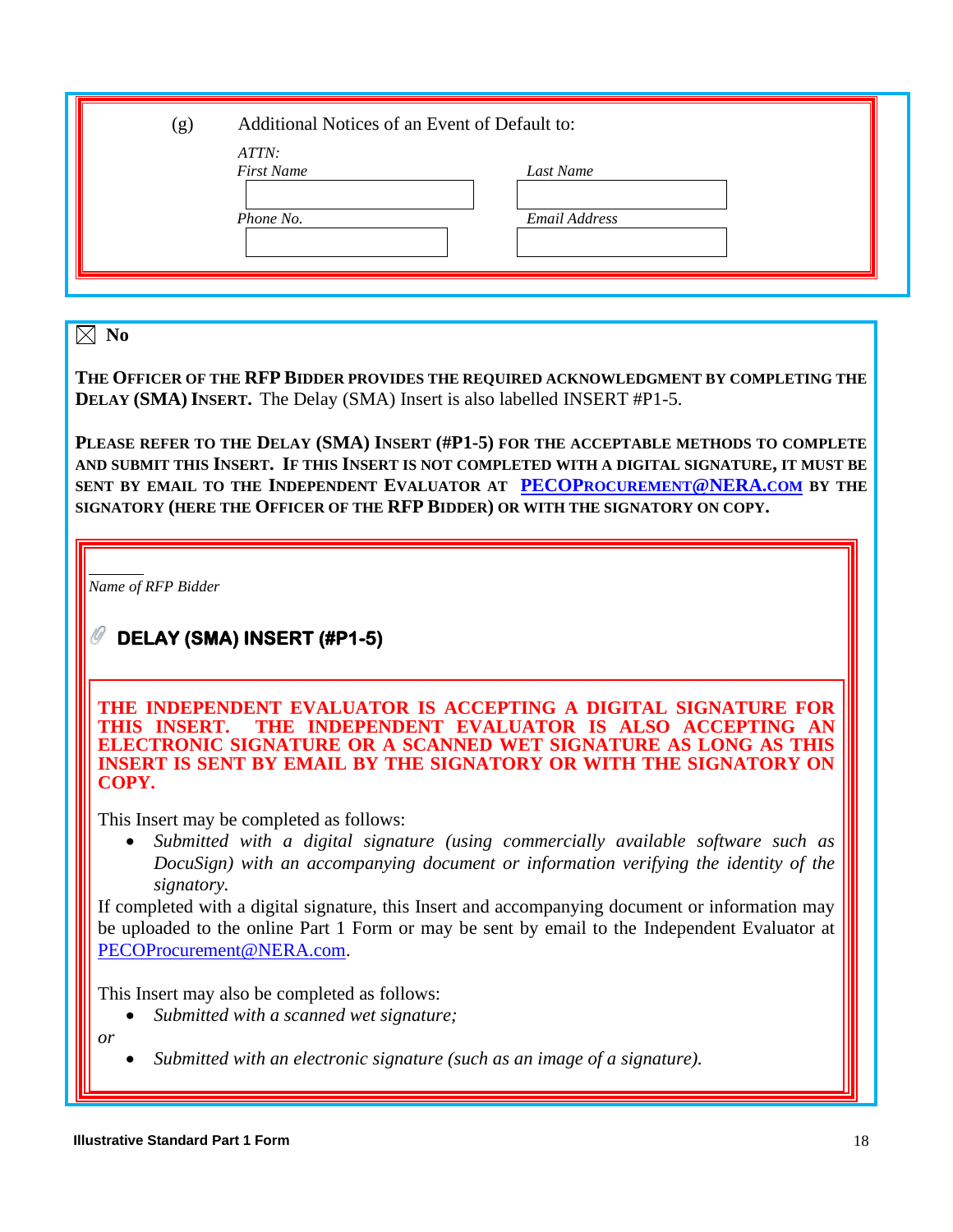If completed with a scanned or electronic signature, this Insert must be sent by email to the Independent Evaluator at [PECOProcurement@NERA.com](mailto:PECOProcurement@NERA.com) by the signatory (here the Officer of the RFP Bidder) or with the signatory on copy.

#### **Please note! RFP Bidders must submit one (but ONLY one) of Insert #P1-4 and Insert #P1-5.**

I, (the Officer of the RFP Bidder), acknowledge that, if the Independent Evaluator notifies the RFP Bidder that the Independent Evaluator is identifying one or more of the RFP Bidder's Bids to the Commission as winning Bids, the RFP Bidder must provide all information required by the Uniform SMA Insert (#P1-4) by 12 PM (noon) EPT on the day after such notification is received.

Signature of Officer Date

\_\_\_\_\_\_\_\_\_\_\_\_\_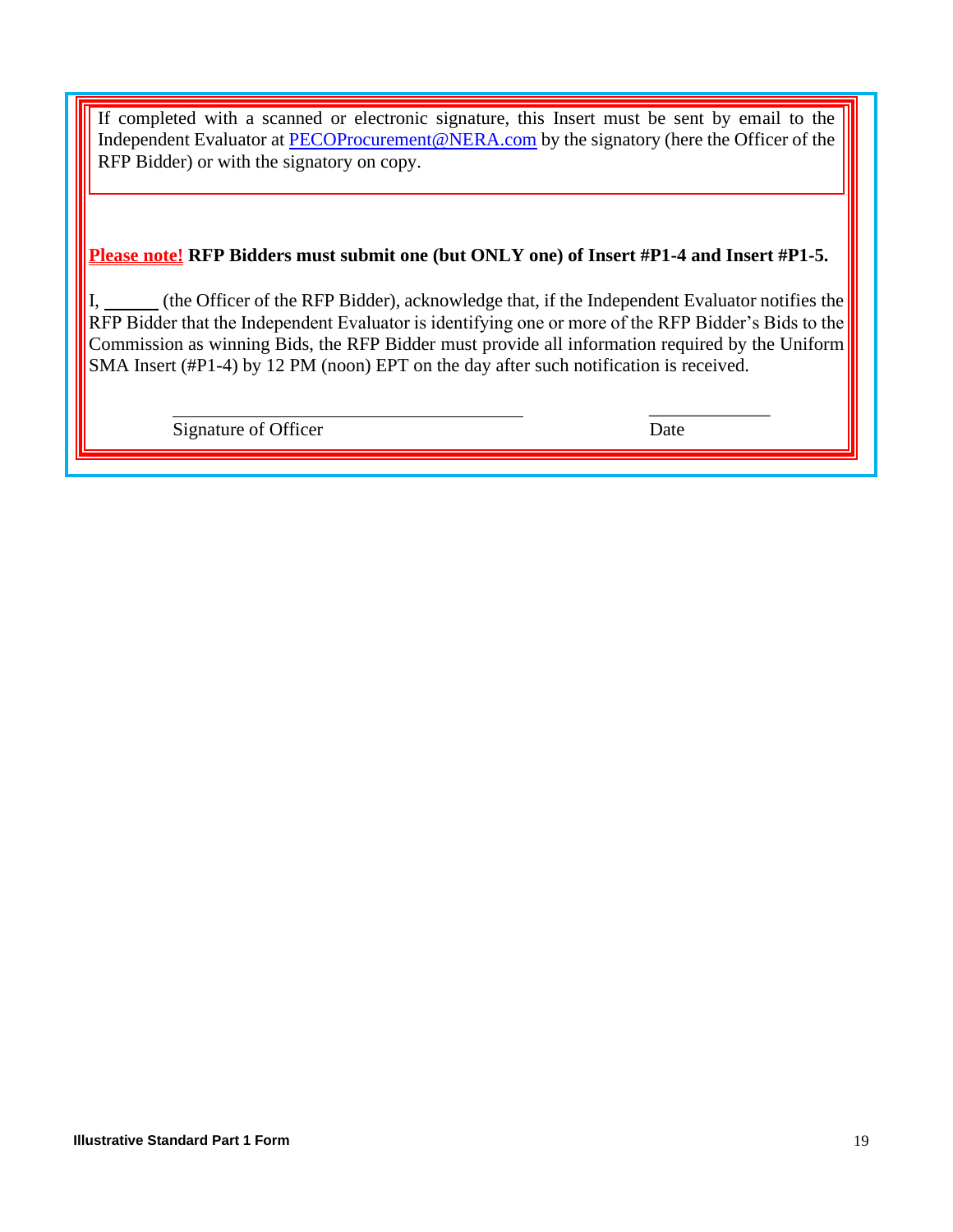# **4. Regulatory Representations**

#### *First Item*: Representations by the Officer of the RFP Bidder

The Officer of the RFP Bidder must make a number of certifications as detailed in the RFP Rules. **THE OFFICER OF THE RFP BIDDER MAKES SUCH CERTIFICATIONS BY COMPLETING THE P1 CERTIFICATIONS A INSERT.** The P1 Certifications A Insert is also labelled INSERT #P1-6.

**PLEASE REFER TO THE P1 CERTIFICATIONS A INSERT (#P1-6) FOR THE ACCEPTABLE METHODS TO COMPLETE AND SUBMIT THIS INSERT.** 

*Name of RFP Bidder* **P1 CERTIFICATIONS (A) INSERT (#P1-6) THE INDEPENDENT EVALUATOR IS ACCEPTING A DIGITAL SIGNATURE OR A NOTARIZED SIGNATURE FOR THIS INSERT.**  This Insert may be completed as follows: • *Signed by the Officer of the RFP Bidder with the signature notarized; or:* • *Submitted with a digital signature (using commercially available software such as DocuSign) with an accompanying document or information verifying the identity of the signatory. Digital signatures are not required to be notarized.*

This Insert and any accompanying document or information may be submitted as follows:

• *Uploaded to the online Part 1 Form;*

*or:*

• *Sent by email to the Independent Evaluator at [PECOProcurement@nera.com.](mailto:PECOProcurement@nera.com)* 

#### **An RFP Bidder found to be acting in concert with another RFP Bidder may be disqualified by the Independent Evaluator.**

I certify that:

- $(1)$  I am an officer, a director, or an individual otherwise authorized to undertake contracts (including the PECO Energy Company - Pennsylvania Default Service Supplier Master Agreement) and bind the RFP Bidder.
- (2) All information provided in this Part 1 Proposal is true and accurate to the best of my knowledge and belief.
- (3) If, for any reason or due to any circumstance, any information provided in this Part 1 Proposal changes or any previous certification fails to remain valid before the sixth business day after the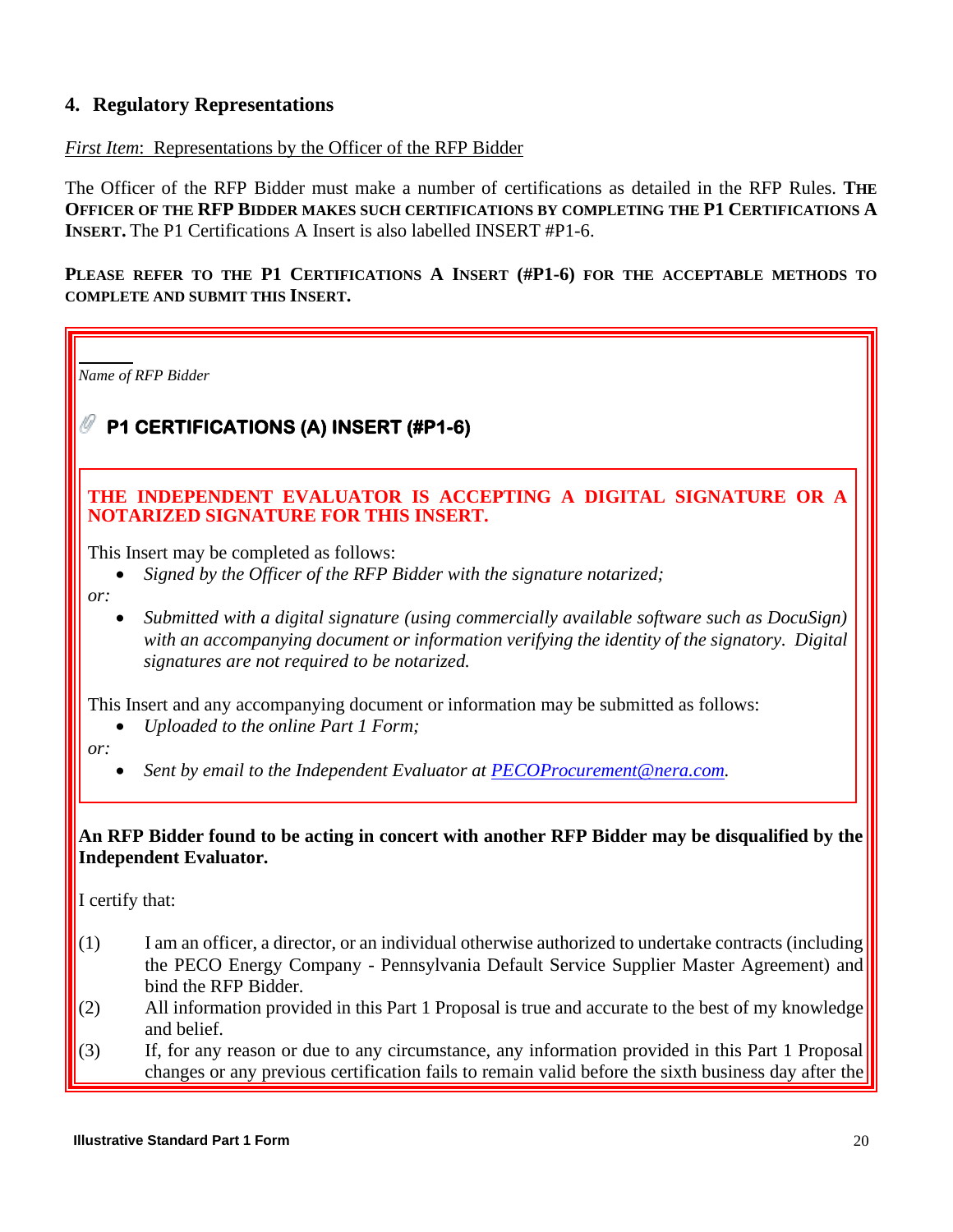| (4) | Bid Date, I or the Representative will notify the Independent Evaluator of such changes as soon<br>as practicable but in no event later than one (1) day before the Bid Date.<br>This Part 1 Proposal will remain valid and remain in full force and effect until six (6) business<br>days after the Bid Date. |      |
|-----|----------------------------------------------------------------------------------------------------------------------------------------------------------------------------------------------------------------------------------------------------------------------------------------------------------------|------|
| (5) | The RFP Bidder is not part of a bidding agreement, a joint venture for purposes of participating<br>in any solicitation for this RFP, a bidding consortium, or any other type of agreement related to<br>bidding in any solicitation of this RFP.                                                              |      |
|     | Signature of Officer                                                                                                                                                                                                                                                                                           | Date |
|     | <b>Printed Name</b>                                                                                                                                                                                                                                                                                            |      |
|     | Signature and Seal from Notary Public                                                                                                                                                                                                                                                                          | Date |

# *Second Item*: Additional Representations for RFP Bidders that have not previously qualified

The Officer of the RFP Bidder must make a number of certifications as detailed in the RFP Rules. **THE OFFICER OF THE RFP BIDDER MAKES SUCH CERTIFICATIONS BY COMPLETING THE P1 CERTIFICATIONS B INSERT.** The P1 Certifications B Insert is also labelled INSERT #P1-7.

**PLEASE REFER TO THE P1 CERTIFICATIONS B INSERT (#P1-7) FOR THE ACCEPTABLE METHODS TO COMPLETE AND SUBMIT THIS INSERT.**

*Name of RFP Bidder* **P1 CERTIFICATIONS (B) INSERT (#P1-7) THE INDEPENDENT EVALUATOR IS ACCEPTING A DIGITAL SIGNATURE OR A NOTARIZED SIGNATURE FOR THIS INSERT.**  This Insert may be completed as follows: • *Signed by the Officer of the RFP Bidder with the signature notarized; or:* • *Submitted with a digital signature (using commercially available software such as DocuSign) with an accompanying document or information verifying the identity of the signatory. Digital signatures are not required to be notarized.* This Insert and any accompanying document or information may be submitted as follows: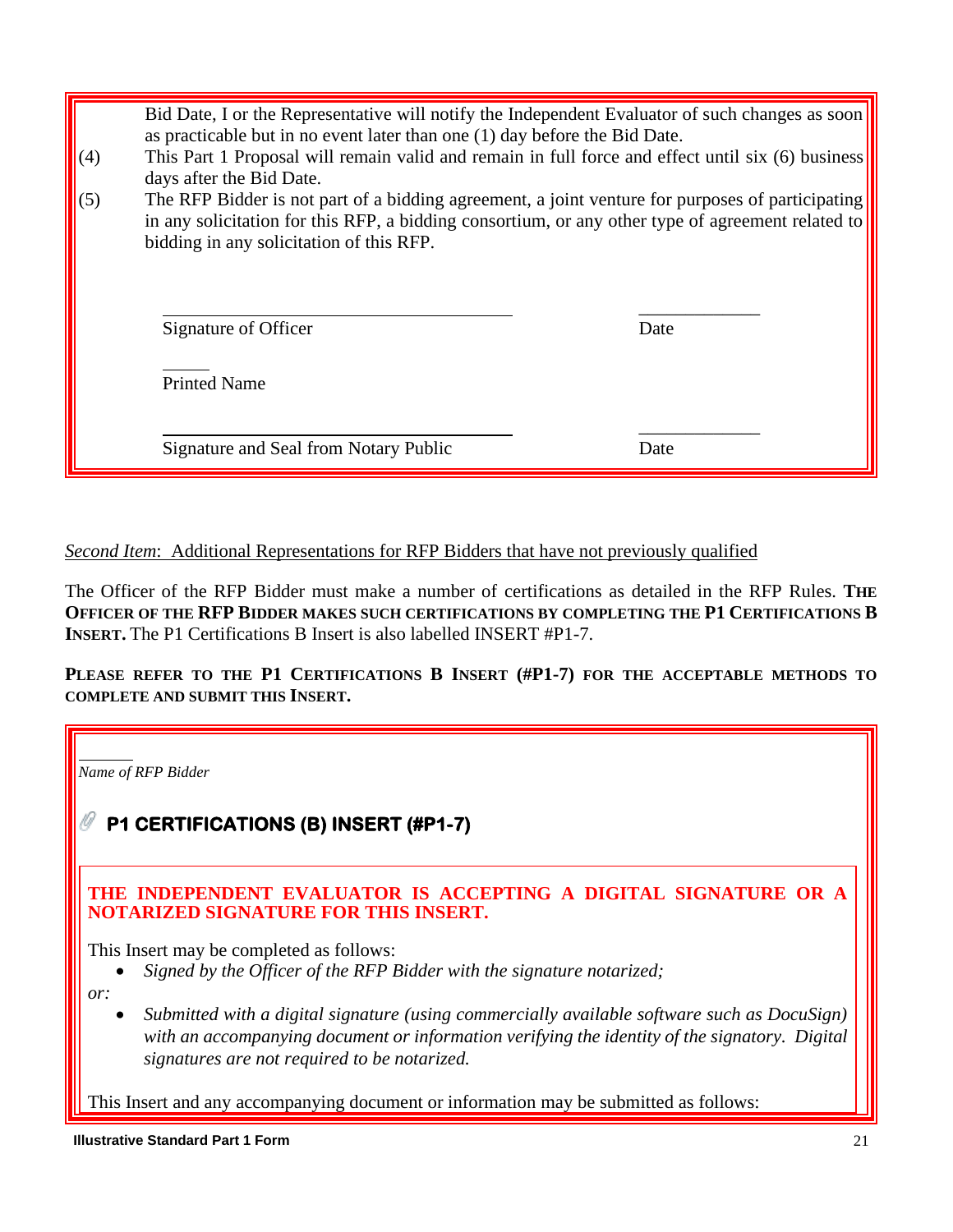- *Uploaded to the online Part 1 Form;*
- *or:*
- *Sent by email to the Independent Evaluator at [PECOProcurement@nera.com.](mailto:PECOProcurement@nera.com)*

#### **An RFP Bidder found to be acting in concert with another RFP Bidder may be disqualified by the Independent Evaluator.**

I certify that:

- (1) I understand the terms of the Uniform SMA. The RFP Bidder accepts all of the terms of the Uniform SMA without modifications, and the RFP Bidder will execute the Uniform SMA and the Transaction Confirmation(s) for all Bids approved by the Commission.
- (2) The submission of this Part 1 Proposal constitutes the RFP Bidder's acknowledgement and acceptance of all the terms and conditions of the RFP, regardless of the outcome of the solicitation or the outcome of such Proposal.
- (3) The RFP Bidder has no actions at law, suits in equity, proceedings or claims pending or, to the RFP Bidder's knowledge, threatened against it before any federal, state, foreign or local court, tribunal or governmental agency or authority that might materially delay, prevent or hinder the RFP Bidder's performance of its obligations under the Uniform SMA.
- (4) The RFP Bidder is not bankrupt or insolvent and there are no proceedings pending or being contemplated by it or, to its knowledge, threatened against it which would result in it being or becoming bankrupt or insolvent.

| Signature of Officer | Date |
|----------------------|------|

\_\_\_\_\_\_\_\_\_\_\_\_\_

Printed Name

Signature and Seal from Notary Public Date

\_\_\_\_\_\_\_\_\_\_\_\_\_

# *Third Item*: Load Serving Entity

By the time service begins, a Default Supplier must be a Load Serving Entity ("LSE") in good standing in PJM, and must be a signatory of all applicable PJM Agreements, including the Reliability Assurance Agreement ("RAA").

*Is the RFP Bidder an LSE in PJM?*  **I** Yes No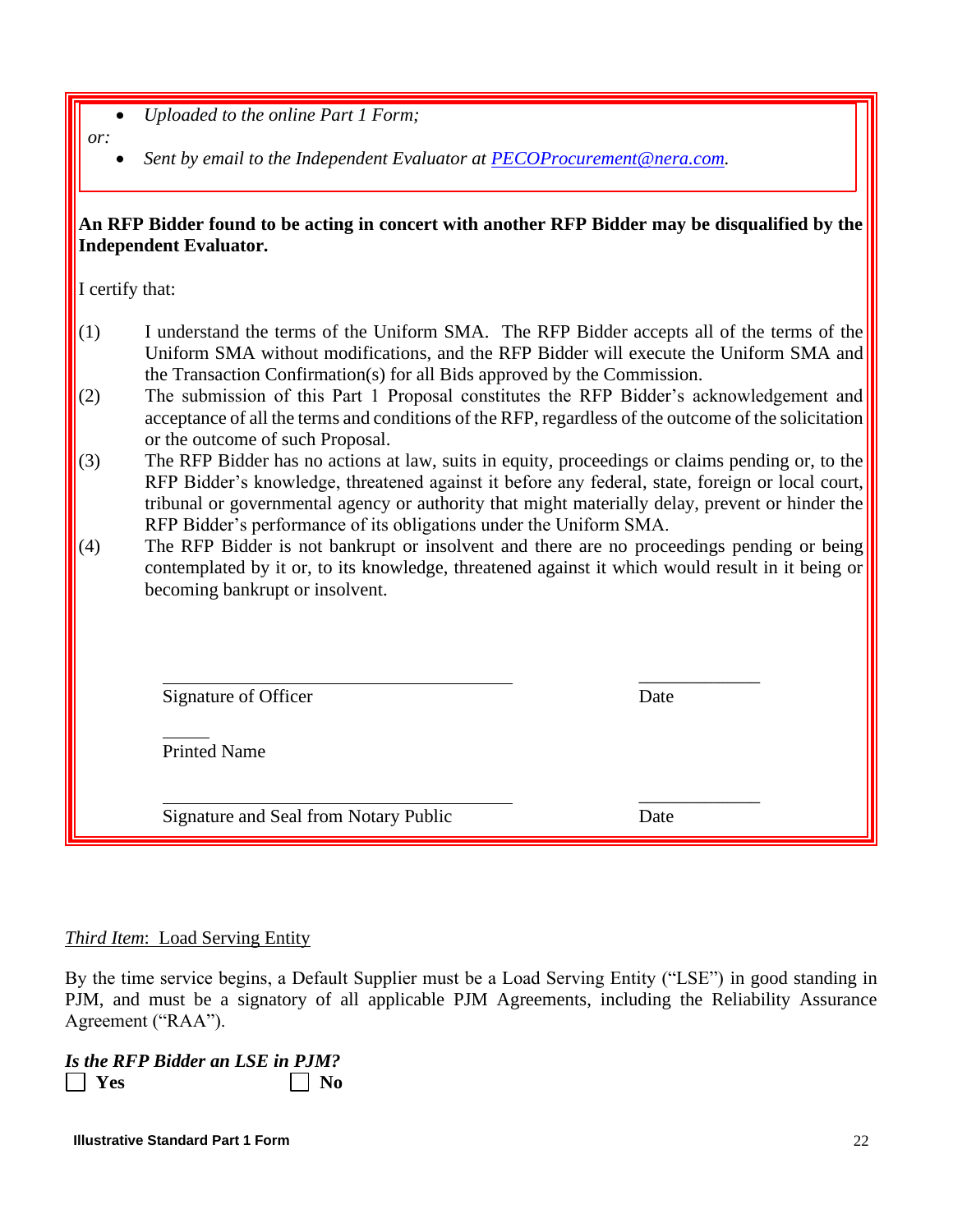

# $\boxtimes$  No

**THE OFFICER OF THE RFP BIDDER MUST MAKE THE CERTIFICATIONS DETAILED IN THE RFP RULES BY COMPLETING THE LSE REPRESENTATION INSERT.** The LSE Representation Insert is also labelled INSERT #P1-9.

**PLEASE REFER TO THE LSE REPRESENTATION INSERT (#P1-9) FOR THE ACCEPTABLE METHODS TO COMPLETE AND SUBMIT THIS INSERT. IF THIS INSERT IS NOT COMPLETED WITH A DIGITAL SIGNATURE, IT MUST BE SENT BY EMAIL TO THE INDEPENDENT EVALUATOR AT PECOP[ROCUREMENT](mailto:PECOProcurement@NERA.com)@NERA.COM BY THE SIGNATORY (HERE THE OFFICER OF THE RFP BIDDER) OR WITH THE SIGNATORY ON COPY.**

*Name of RFP Bidder*

**LSE REPRESENTATION INSERT (#P1-9)** 

**THE INDEPENDENT EVALUATOR IS ACCEPTING A DIGITAL SIGNATURE FOR THIS INSERT. THE INDEPENDENT EVALUATOR IS ALSO ACCEPTING AN ELECTRONIC SIGNATURE OR A SCANNED WET SIGNATURE AS LONG AS THIS INSERT IS SENT BY EMAIL BY THE SIGNATORY OR WITH THE SIGNATORY ON COPY.** 

This Insert may be completed as follows:

• *Submitted with a digital signature (using commercially available software such as DocuSign) with an accompanying document or information verifying the identity of the signatory.* 

If completed with a digital signature, this Insert and accompanying document or information may be uploaded to the online Part 1 Form or may be sent by email to the Independent Evaluator at [PECOProcurement@NERA.com.](mailto:PECOProcurement@NERA.com)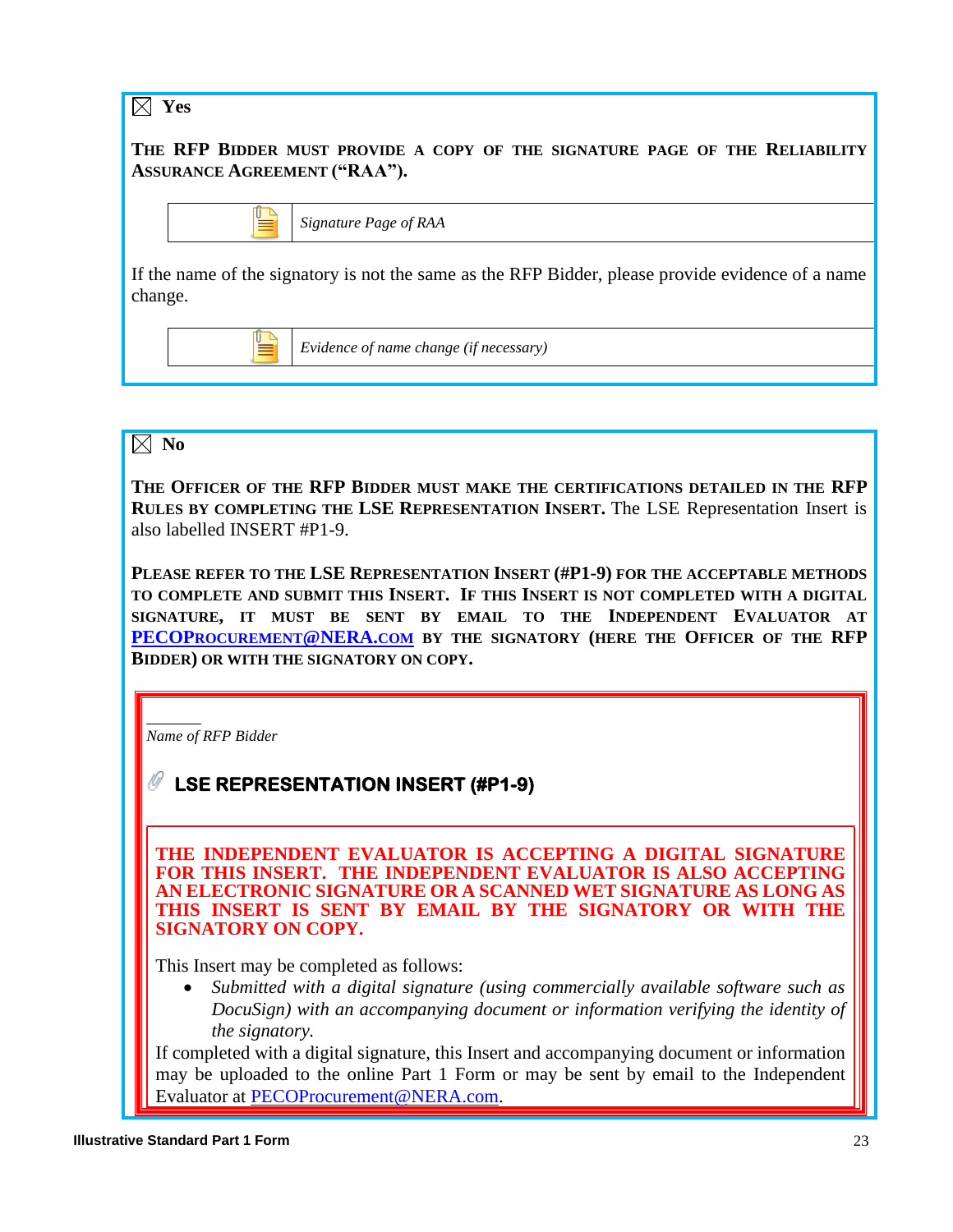- *Submitted with a scanned wet signature;*
- *or*
- *Submitted with an electronic signature (such as an image of a signature).*

If completed with a scanned or electronic signature, this Insert must be sent by email to the Independent Evaluator at [PECOProcurement@NERA.com](mailto:PECOProcurement@NERA.com) by the signatory (here the Officer of the RFP Bidder) or with the signatory on copy.

**Please note! ONLY RFP Bidders that are NOT PJM LSEs are required to submit this Insert.**

 $I_{\text{max}}$  (the Officer of the RFP Bidder), certify that the RFP Bidder has investigated the requirements to become an LSE in PJM and that there exist no impediments for the RFP Bidder to become an LSE by the start of the supply period and to remain an LSE for the duration of the supply period. The RFP Bidder undertakes to be qualified as a PJM LSE by the start of the supply period should the RFP Bidder become a Default Supplier.

\_\_\_\_\_\_\_\_\_\_\_\_\_\_\_\_\_\_\_\_\_\_\_\_\_\_\_\_ \_\_\_\_\_\_\_\_\_\_\_\_\_

Signature of Officer Date

# **5. Foreign RFP Bidders and Foreign Entities**

*Is the RFP Bidder a Foreign Entity, or is the RFP Bidder relying on the financial standing of a Foreign Entity as RFP Guarantor, or is the RFP Bidding submitting a Proposal under an Agency Agreement with a Foreign Entity as Principal?*

 $\Box$  Yes  $\Box$  No

#### **Yes**

**AN RFP BIDDER THAT IS A FOREIGN RFP BIDDER, OR THAT IS RELYING ON THE FINANCIAL STANDING OF A FOREIGN ENTITY AS RFP GUARANTOR, OR RFP BIDDERS SUBMITTING A PROPOSAL UNDER AN AGENCY AGREEMENT WITH A FOREIGN ENTITY AS PRINCIPAL IS REQUIRED TO PROVIDE ADDITIONAL INFORMATION AS SPECIFIED IN THE SECTION IV.5 OF THE RFP RULES BY COMPLETING THE APPLICABLE INSERT AND PROVIDING ASSOCIATED DOCUMENTS.** An RFP Bidder that is a Foreign RFP Bidder is required to complete the P1 Foreign Bidder Insert, also labelled INSERT #P1-10. An RFP Bidder relying on the financial standing of a Foreign RFP Guarantor is required to complete the P1 Foreign Guarantor Insert, also labelled INSERT #P1-11. An RFP Bidder submitting a Proposal under an Agency Agreement with a Foreign Entity as Principal is required to complete the P1 Foreign Principal Insert, also labelled INSERT #P1-12.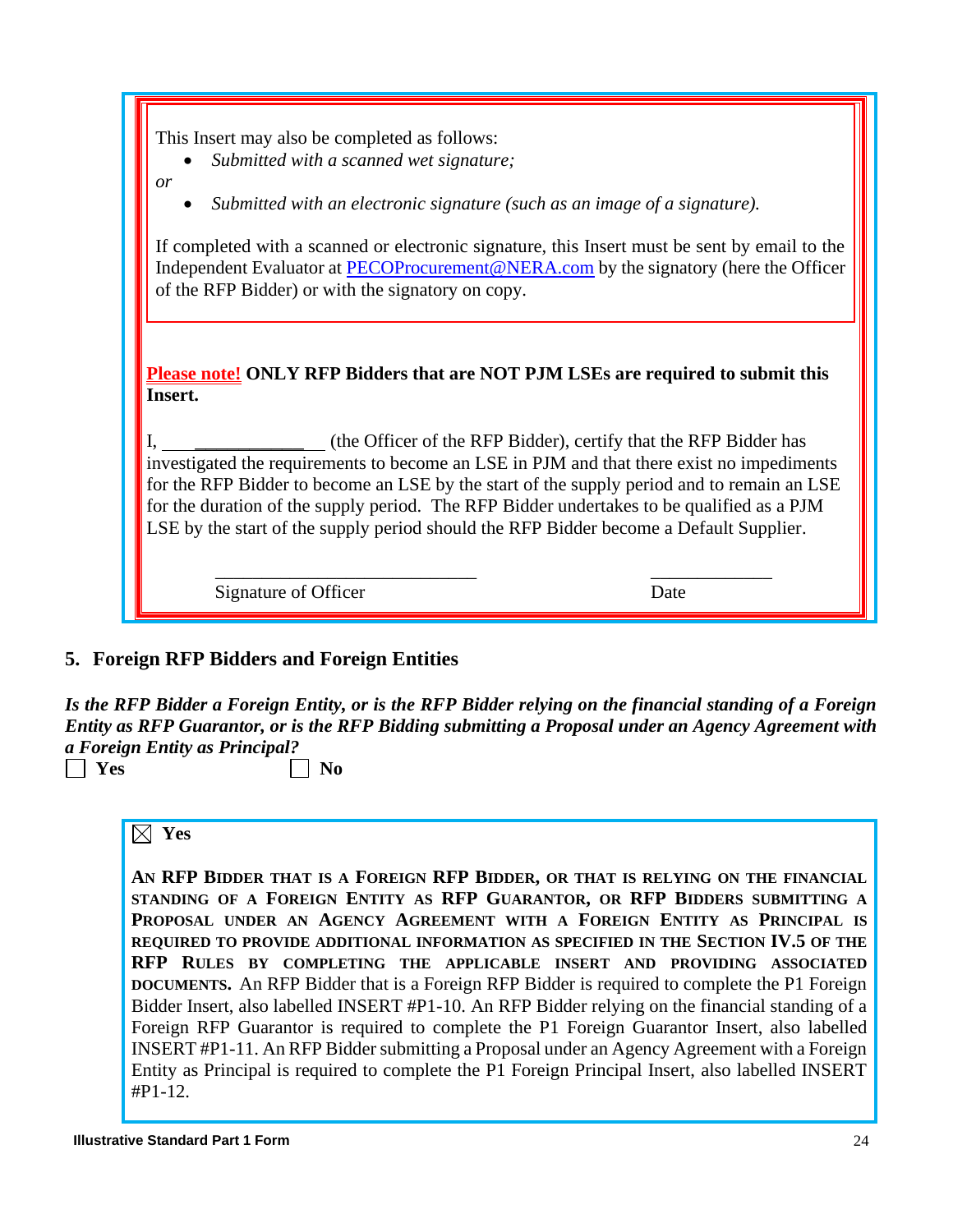**PLEASE REFER TO THE P1 FOREIGN BIDDER INSERT (#P1-10), P1 FOREIGN GUARANTOR INSERT (#P1-11), OR P1 FOREIGN PRINCIPAL INSERT (#P1-12) FOR THE ACCEPTABLE METHODS TO COMPLETE AND SUBMIT THE INSERT. IF THE INSERT IS NOT COMPLETED WITH A DIGITAL SIGNATURE, IT MUST BE SENT BY EMAIL TO THE INDEPENDENT EVALUATOR AT PECOP[ROCUREMENT](mailto:PECOProcurement@NERA.com)@NERA.COM BY THE SIGNATORY (HERE THE OFFICER OF THE RFP BIDDER) OR WITH THE SIGNATORY ON COPY.**

| O | Insert (P1 Foreign Bidder Insert #P1-10, P1 Foreign Guarantor Insert #P1-11, OR P1<br>Foreign Principal Insert #P1-12) |
|---|------------------------------------------------------------------------------------------------------------------------|
|   | Additional Evidence of Creditworthiness                                                                                |
|   | Additional Evidence of Creditworthiness                                                                                |
|   | Draft legal opinion                                                                                                    |
|   | Draft sworn certificate                                                                                                |
|   | Draft sworn certificate                                                                                                |

*Name of RFP Bidder*

# **P1 FOREIGN BIDDER INSERT (#P1-10)**

**THE INDEPENDENT EVALUATOR IS ACCEPTING A DIGITAL SIGNATURE FOR THIS INSERT. THE INDEPENDENT EVALUATOR IS ALSO ACCEPTING AN ELECTRONIC SIGNATURE OR A SCANNED WET SIGNATURE AS LONG AS THIS INSERT IS SENT BY EMAIL BY THE SIGNATORY OR WITH THE SIGNATORY ON COPY.** 

This Insert may be completed as follows:

• *Submitted with a digital signature (using commercially available software such as DocuSign) with an accompanying document or information verifying the identity of the signatory.* 

If completed with a digital signature, this Insert and accompanying document or information may be uploaded to the online Part 1 Form or may be sent by email to the Independent Evaluator at [PECOProcurement@NERA.com.](mailto:PECOProcurement@NERA.com)

This Insert may also be completed as follows:

• *Submitted with a scanned wet signature;*

*or*

• *Submitted with an electronic signature (such as an image of a signature).*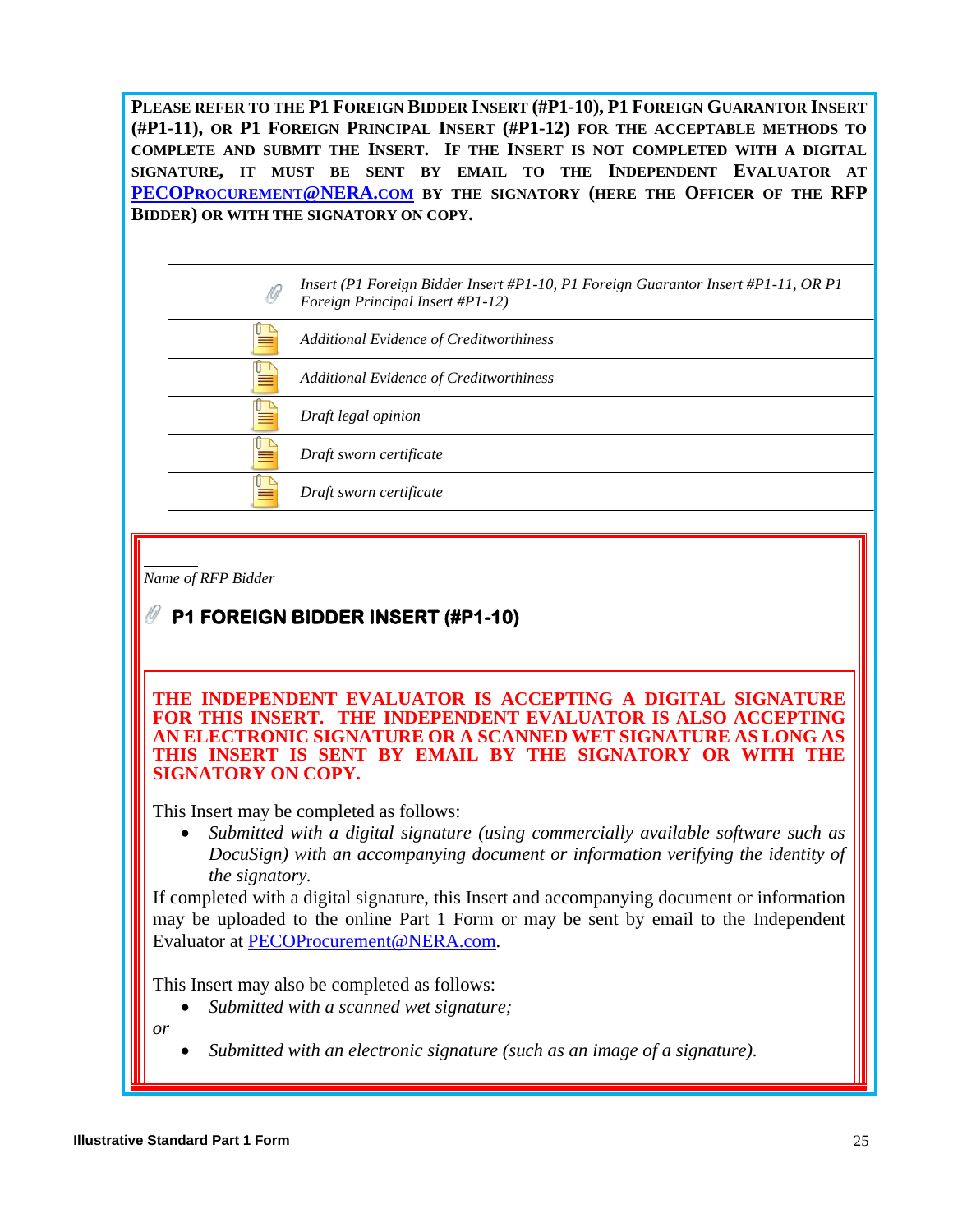| If completed with a scanned or electronic signature, this Insert must be sent by email to the<br>Independent Evaluator at PECOProcurement@NERA.com by the signatory (here the Officer                                                                                                                                                                                                                                                                                                                                                                                                                                                                                                                                                                                                                                                                                                                                                                                                                                                                                                                                               |
|-------------------------------------------------------------------------------------------------------------------------------------------------------------------------------------------------------------------------------------------------------------------------------------------------------------------------------------------------------------------------------------------------------------------------------------------------------------------------------------------------------------------------------------------------------------------------------------------------------------------------------------------------------------------------------------------------------------------------------------------------------------------------------------------------------------------------------------------------------------------------------------------------------------------------------------------------------------------------------------------------------------------------------------------------------------------------------------------------------------------------------------|
| of the RFP Bidder) or with the signatory on copy.                                                                                                                                                                                                                                                                                                                                                                                                                                                                                                                                                                                                                                                                                                                                                                                                                                                                                                                                                                                                                                                                                   |
|                                                                                                                                                                                                                                                                                                                                                                                                                                                                                                                                                                                                                                                                                                                                                                                                                                                                                                                                                                                                                                                                                                                                     |
| <b>Please note!</b> ONLY Foreign RFP Bidders are required to submit this Insert.                                                                                                                                                                                                                                                                                                                                                                                                                                                                                                                                                                                                                                                                                                                                                                                                                                                                                                                                                                                                                                                    |
| <b>First Item: Evidence of Creditworthiness</b>                                                                                                                                                                                                                                                                                                                                                                                                                                                                                                                                                                                                                                                                                                                                                                                                                                                                                                                                                                                                                                                                                     |
| In addition to supplying all required information and documents elsewhere in the online Part 1<br>Form, a Foreign RFP Bidder may provide any additional evidence of creditworthiness for the<br>Foreign RFP Bidder so as to provide PECO with comparable assurances of creditworthiness as<br>is applicable for an entity that has been incorporated or otherwise formed under the laws of a<br>state of the United States or of the District of Columbia.                                                                                                                                                                                                                                                                                                                                                                                                                                                                                                                                                                                                                                                                          |
| Are you submitting additional evidence of creditworthiness for the Foreign RFP Bidder?<br>$\vert$ Yes<br>N <sub>0</sub>                                                                                                                                                                                                                                                                                                                                                                                                                                                                                                                                                                                                                                                                                                                                                                                                                                                                                                                                                                                                             |
| PLEASE PROVIDE SUCH ADDITIONAL EVIDENCE OF CREDITWORTHINESS IN THE SPACES<br>RESERVED FOR THAT PURPOSE IN THE ONLINE PART 1 FORM OR BY EMAIL TO<br>PECOPROCUREMENT@NERA.COM.                                                                                                                                                                                                                                                                                                                                                                                                                                                                                                                                                                                                                                                                                                                                                                                                                                                                                                                                                        |
|                                                                                                                                                                                                                                                                                                                                                                                                                                                                                                                                                                                                                                                                                                                                                                                                                                                                                                                                                                                                                                                                                                                                     |
| <b>Second Item: Acknowledgment</b>                                                                                                                                                                                                                                                                                                                                                                                                                                                                                                                                                                                                                                                                                                                                                                                                                                                                                                                                                                                                                                                                                                  |
| THE OFFICER OF THE RFP BIDDER MUST MAKE THE FOLLOWING REPRESENTATION.                                                                                                                                                                                                                                                                                                                                                                                                                                                                                                                                                                                                                                                                                                                                                                                                                                                                                                                                                                                                                                                               |
| (the Officer of the RFP Bidder), acknowledge that the following additional documents<br>are required with the Part 2 Proposal: (i) a legal opinion of outside counsel qualified to practice<br>in the foreign jurisdiction in which the Foreign RFP Bidder is incorporated or otherwise formed<br>that the Uniform SMA is, or upon the completion of execution formalities will become, the<br>binding obligation of the Foreign RFP Bidder in the jurisdiction in which it has been<br>incorporated or otherwise formed; (ii) the sworn certificate of the corporate secretary (or similar<br>officer) of such Foreign RFP Bidder that the person executing the Uniform SMA on behalf of<br>the Foreign RFP Bidder has the authority to execute the Uniform SMA and that the governing<br>board of such Foreign RFP Bidder has approved the execution of the Uniform SMA; and (iii)<br>the sworn certificate of the corporate secretary (or similar officer) of such Foreign RFP Bidder<br>that the Foreign RFP Bidder has been authorized by its governing board to enter into agreements<br>of the same type as the Uniform SMA. |
| Signature of Officer<br>Date                                                                                                                                                                                                                                                                                                                                                                                                                                                                                                                                                                                                                                                                                                                                                                                                                                                                                                                                                                                                                                                                                                        |

*Third Item*: Draft Documents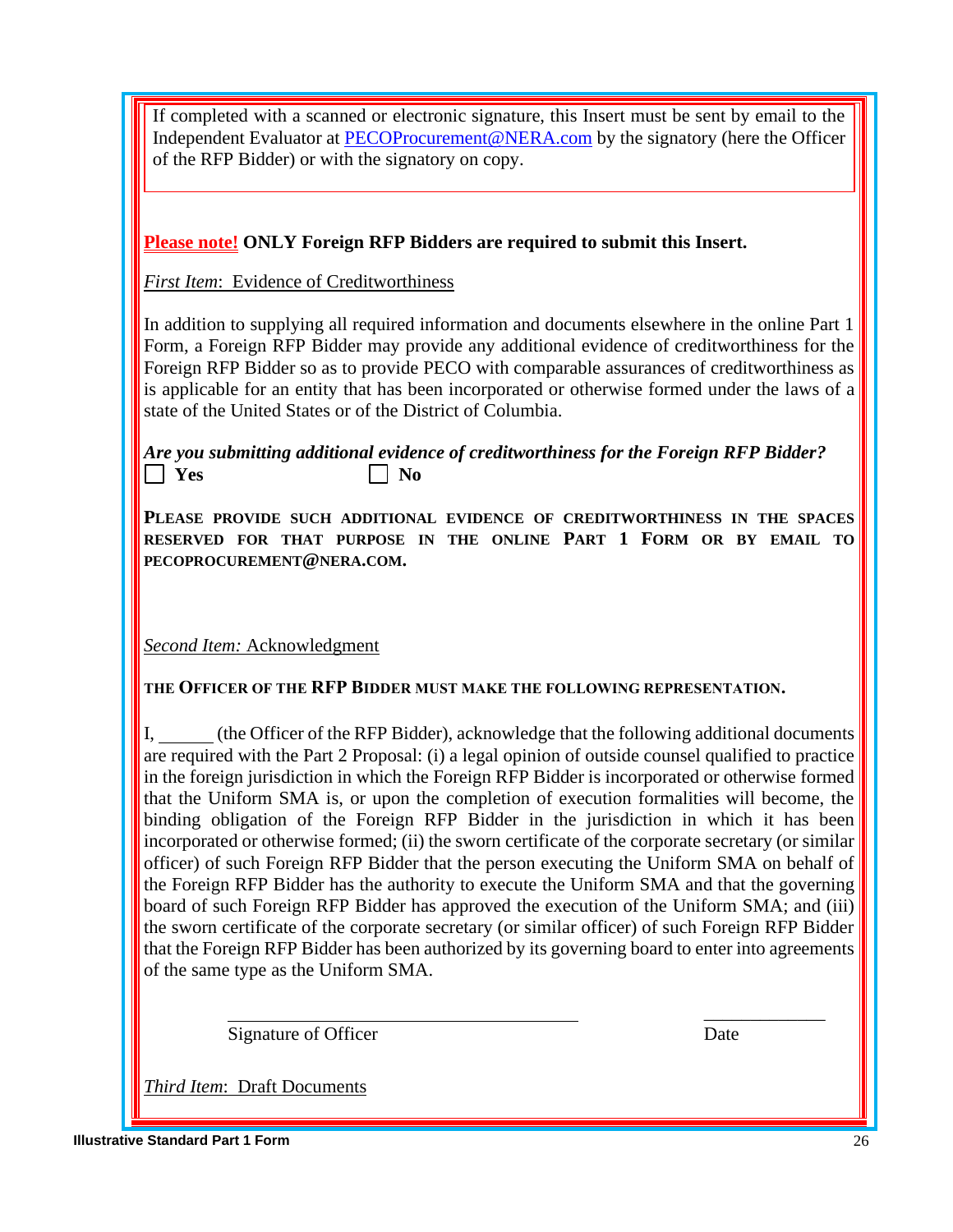The Officer of the RFP Bidder has acknowledged in the immediately preceding certifications that additional documents are required with the Part 2 Proposal. **THE RFP BIDDER MAY, BUT IS NOT REQUIRED TO, SUBMIT A DRAFT OF THESE DOCUMENTS.**

*Are you submitting a draft of any of these additional documents for evaluation?*   $\Box$  Yes  $\Box$  No

**PLEASE PROVIDE ANY SUCH DOCUMENTS IN THE SPACES RESERVED FOR THAT PURPOSE IN THE ONLINE PART 1 FORM OR BY EMAIL TO PECOPROCUREMENT@NERA.COM.**

*Name of RFP Bidder*

# **P1 FOREIGN GUARANTOR INSERT (#P1-11)**

**THE INDEPENDENT EVALUATOR IS ACCEPTING A DIGITAL SIGNATURE FOR THIS INSERT. THE INDEPENDENT EVALUATOR IS ALSO ACCEPTING AN ELECTRONIC SIGNATURE OR A SCANNED WET SIGNATURE AS LONG AS THIS INSERT IS SENT BY EMAIL BY THE SIGNATORY OR WITH THE SIGNATORY ON COPY.** 

This Insert may be completed as follows:

• *Submitted with a digital signature (using commercially available software such as DocuSign) with an accompanying document or information verifying the identity of the signatory.* 

If completed with a digital signature, this Insert and accompanying document or information may be uploaded to the online Part 1 Form or may be sent by email to the Independent Evaluator at [PECOProcurement@NERA.com.](mailto:PECOProcurement@NERA.com)

This Insert may also be completed as follows:

• *Submitted with a scanned wet signature;*

*or*

• *Submitted with an electronic signature (such as an image of a signature).*

If completed with a scanned or electronic signature, this Insert must be sent by email to the Independent Evaluator at [PECOProcurement@NERA.com](mailto:PECOProcurement@NERA.com) by the signatory (here the Officer of the RFP Bidder) or with the signatory on copy.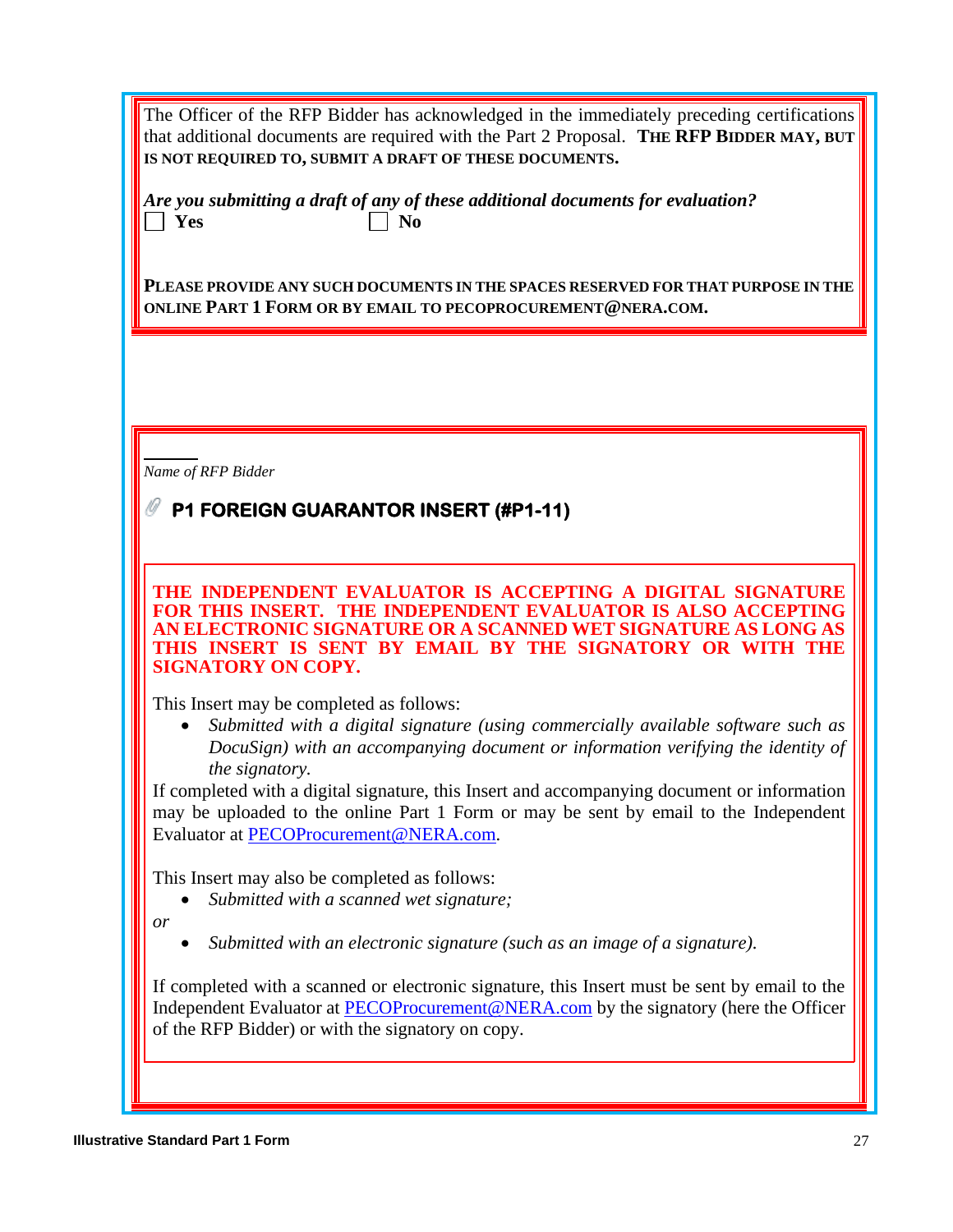*Third Item*: Draft Documents

**Please note! ONLY RFP Bidders relying on a Foreign RFP Guarantor are required to submit this Insert.**

*First Item*: Evidence of Creditworthiness

In addition to supplying all required information and documents elsewhere in the online Part 1 Form, an RFP Bidder relying on the financial standing of a Foreign RFP Guarantor may provide any additional evidence of creditworthiness for the Foreign RFP Guarantor so as to provide PECO with comparable assurances of creditworthiness as is applicable for an entity that has been incorporated or otherwise formed under the laws of a state of the United States or of the District of Columbia.

### *Are you submitting additional evidence of creditworthiness for the Foreign RFP Guarantor?*   $\vert$  **Yes**  $\vert$  **No**

**PLEASE PROVIDE SUCH ADDITIONAL EVIDENCE OF CREDITWORTHINESS IN THE SPACES RESERVED FOR THAT PURPOSE IN THE ONLINE PART 1 FORM OR BY EMAIL TO PECOPROCUREMENT@NERA.COM.**

*Second Item:* Acknowledgment

**THE OFFICER OF THE RFP BIDDER MUST MAKE THE FOLLOWING REPRESENTATION.**

(the Officer of the RFP Bidder), acknowledge that the following additional documents are required with the Part 2 Proposal for the Foreign Entity as RFP Guarantor to be granted unsecured credit and for the RFP Bidder to rely on the financial standing of the RFP Guarantor under the terms of the Uniform SMA: (i) a legal opinion of outside counsel qualified to practice in the foreign jurisdiction in which the RFP Guarantor is incorporated or otherwise formed that the guaranty pursuant to the Uniform SMA is, or upon the completion of execution formalities will become, the binding obligation of the RFP Guarantor in the jurisdiction in which it has been incorporated or otherwise formed; and (ii) the sworn certificate of the corporate secretary (or similar officer) of such RFP Guarantor that the person executing the guaranty pursuant to the Uniform SMA on behalf of the RFP Guarantor has the authority to execute the guaranty pursuant to the Uniform SMA and that the governing board of such RFP Guarantor has approved the execution of the guaranty pursuant to the Uniform SMA; and (iii) the sworn certificate of the corporate secretary (or similar officer) of such RFP Guarantor that the RFP Guarantor has been authorized by its governing board to enter into agreements of the same type as the guaranty pursuant to the Uniform SMA.

\_\_\_\_\_\_\_\_\_\_\_\_\_

Signature of Officer Date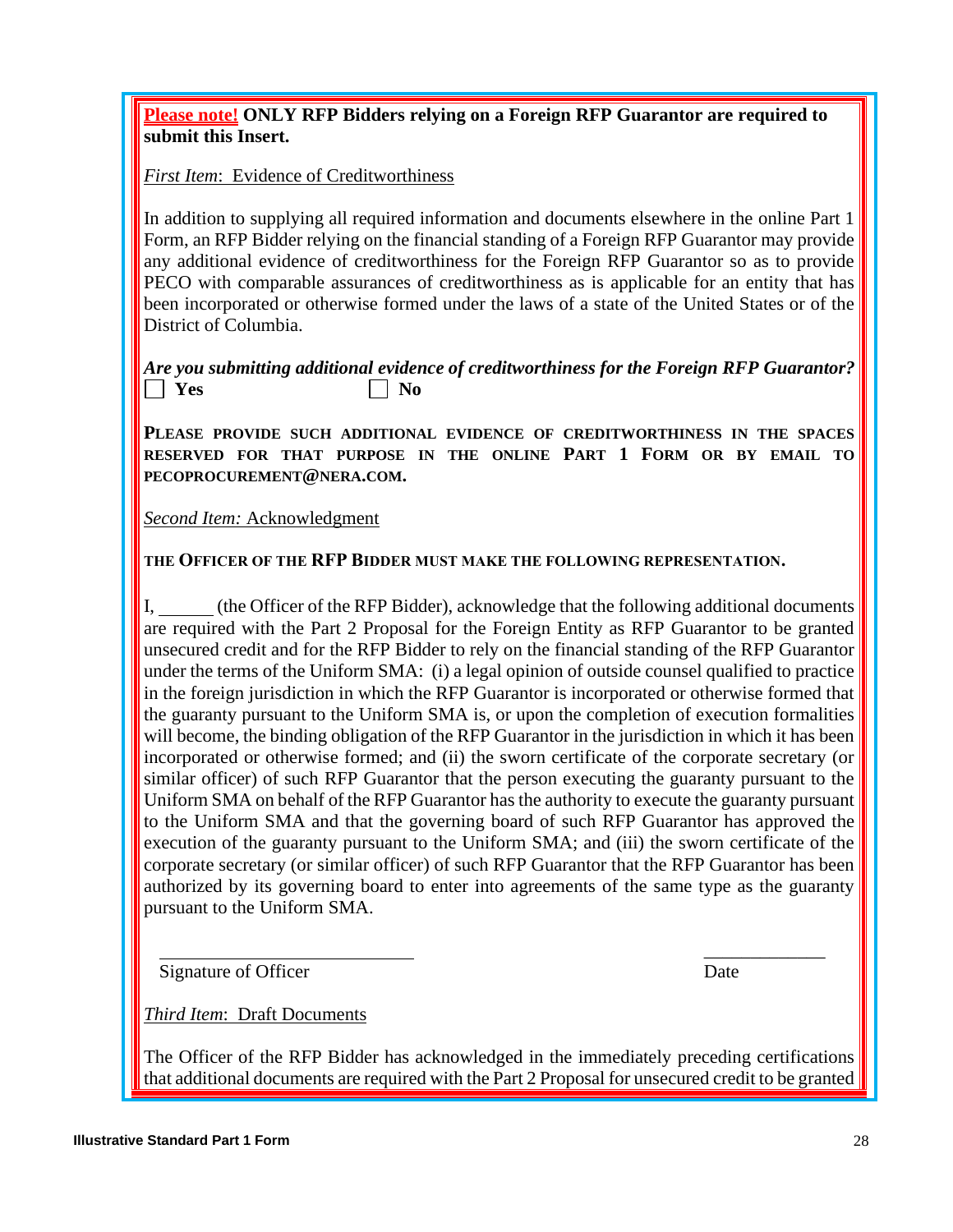|                                    | under the terms of the Uniform SMA. THE RFP BIDDER MAY, BUT IS NOT REQUIRED TO, |
|------------------------------------|---------------------------------------------------------------------------------|
| SUBMIT A DRAFT OF THESE DOCUMENTS. |                                                                                 |

|            | Are you submitting a draft of any of these additional documents for evaluation? |
|------------|---------------------------------------------------------------------------------|
| $\Box$ Yes | $\vert$   No                                                                    |

**PLEASE PROVIDE ANY SUCH DOCUMENTS IN THE SPACES RESERVED FOR THAT PURPOSE IN THE ONLINE PART 1 FORM OR BY EMAIL TO PECOPROCUREMENT@NERA.COM.**

*Name of RFP Bidder*

# **P1 FOREIGN PRINCIPAL INSERT (#P1-12)**

**THE INDEPENDENT EVALUATOR IS ACCEPTING A DIGITAL SIGNATURE FOR THIS INSERT. THE INDEPENDENT EVALUATOR IS ALSO ACCEPTING AN ELECTRONIC SIGNATURE OR A SCANNED WET SIGNATURE AS LONG AS THIS INSERT IS SENT BY EMAIL BY THE SIGNATORY OR WITH THE SIGNATORY ON COPY.** 

This Insert may be completed as follows:

• *Submitted with a digital signature (using commercially available software such as DocuSign) with an accompanying document or information verifying the identity of the signatory.* 

If completed with a digital signature, this Insert and accompanying document or information may be uploaded to the online Part 1 Form or may be sent by email to the Independent Evaluator at [PECOProcurement@NERA.com.](mailto:PECOProcurement@NERA.com)

This Insert may also be completed as follows:

• *Submitted with a scanned wet signature;*

*or*

• *Submitted with an electronic signature (such as an image of a signature).*

If completed with a scanned or electronic signature, this Insert must be sent by email to the Independent Evaluator at [PECOProcurement@NERA.com](mailto:PECOProcurement@NERA.com) by the signatory (here the Officer of the RFP Bidder) or with the signatory on copy.

**Please note! ONLY RFP Bidders submitting a Proposal under an Agency Agreement with a Foreign Entity as Principal are required to submit this Insert.**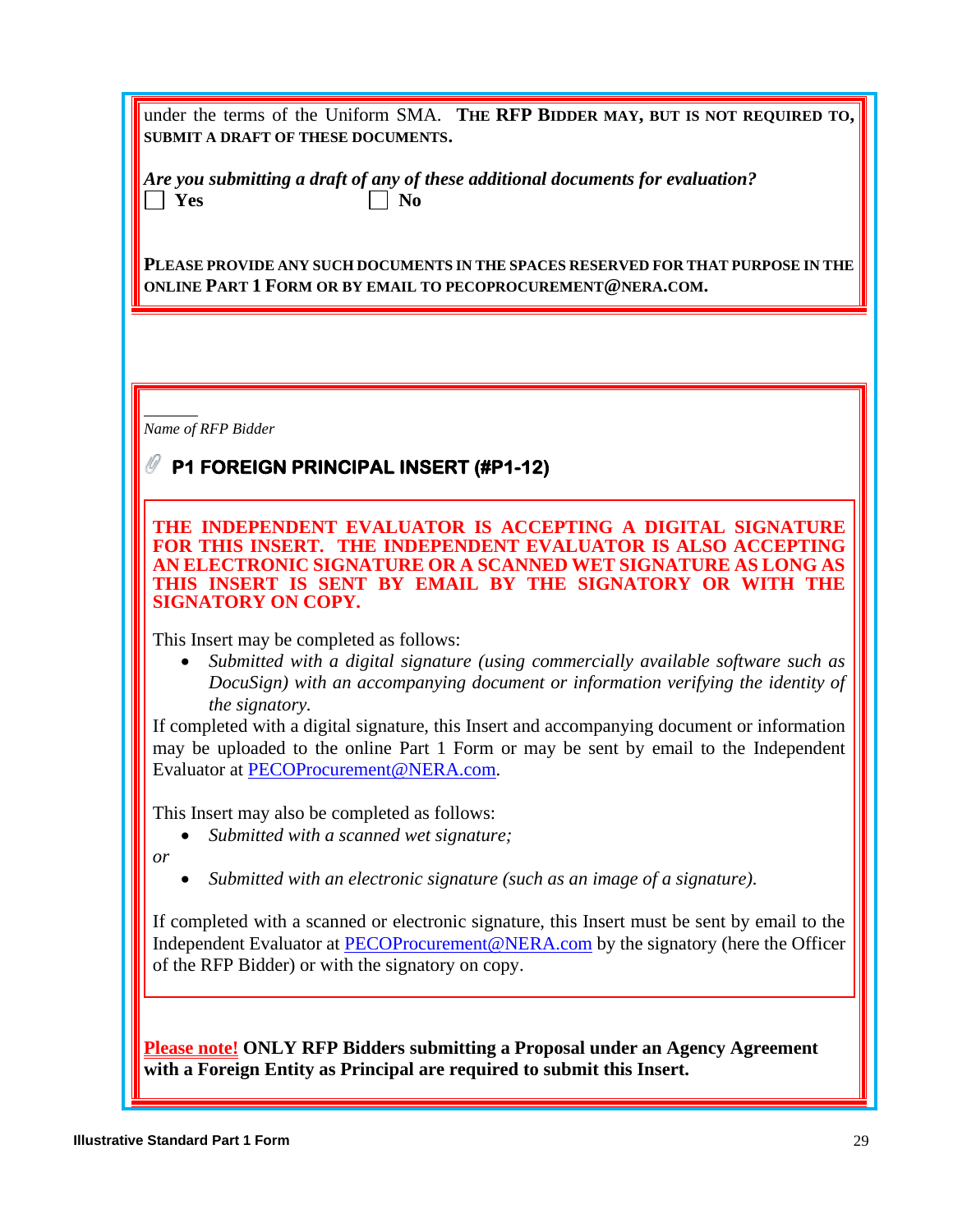*First Item*: Evidence of Creditworthiness

In addition to supplying all required information and documents elsewhere in the online Part 1 Form, an RFP Bidder submitting a Proposal under an Agency Agreement with a Foreign Entity as RFP Principal may provide any additional evidence of creditworthiness for the RFP Principal so as to provide PECO with comparable assurances of creditworthiness as is applicable for an entity that has been incorporated or otherwise formed under the laws of a state of the United States or of the District of Columbia.

*Are you submitting additional evidence of creditworthiness for the Foreign Principal?*  **No. I** Yes No.

**PLEASE PROVIDE SUCH ADDITIONAL EVIDENCE OF CREDITWORTHINESS IN THE SPACES RESERVED FOR THAT PURPOSE IN THE ONLINE PART 1 FORM OR BY EMAIL TO PECOPROCUREMENT@NERA.COM.**

*Second Item:* Acknowledgment

**THE OFFICER OF THE RFP BIDDER MUST MAKE THE FOLLOWING REPRESENTATION.**

I, (the Officer of the RFP Bidder), acknowledge that the following additional documents are required with the Part 2 Proposal: (i) a legal opinion of outside counsel qualified to practice in the foreign jurisdiction in which the Principal is incorporated or otherwise formed that the Uniform SMA is, or upon the completion of execution formalities will become, the binding obligation of the Principal in the jurisdiction in which it has been incorporated or otherwise formed; and (ii) the sworn certificate of the corporate secretary (or similar officer) of such Principal that the Principal has been authorized by its governing board to enter into agreements of the same type as the Uniform SMA.

\_\_\_\_\_\_\_\_\_\_\_\_\_

Signature of Officer Date

*Third Item*: Draft Documents

The Officer of the RFP Bidder has acknowledged in the immediately preceding certifications that additional documents are required with the Part 2 Proposal. **THE RFP BIDDER MAY, BUT IS NOT REQUIRED TO, SUBMIT A DRAFT OF THESE DOCUMENTS.**

*Are you submitting a draft of any of these additional documents for evaluation?*   $\Box$  Yes  $\Box$  No

**PLEASE PROVIDE ANY SUCH DOCUMENTS IN THE SPACES RESERVED FOR THAT PURPOSE IN THE ONLINE PART 1 FORM OR BY EMAIL TO PECOPROCUREMENT@NERA.COM.**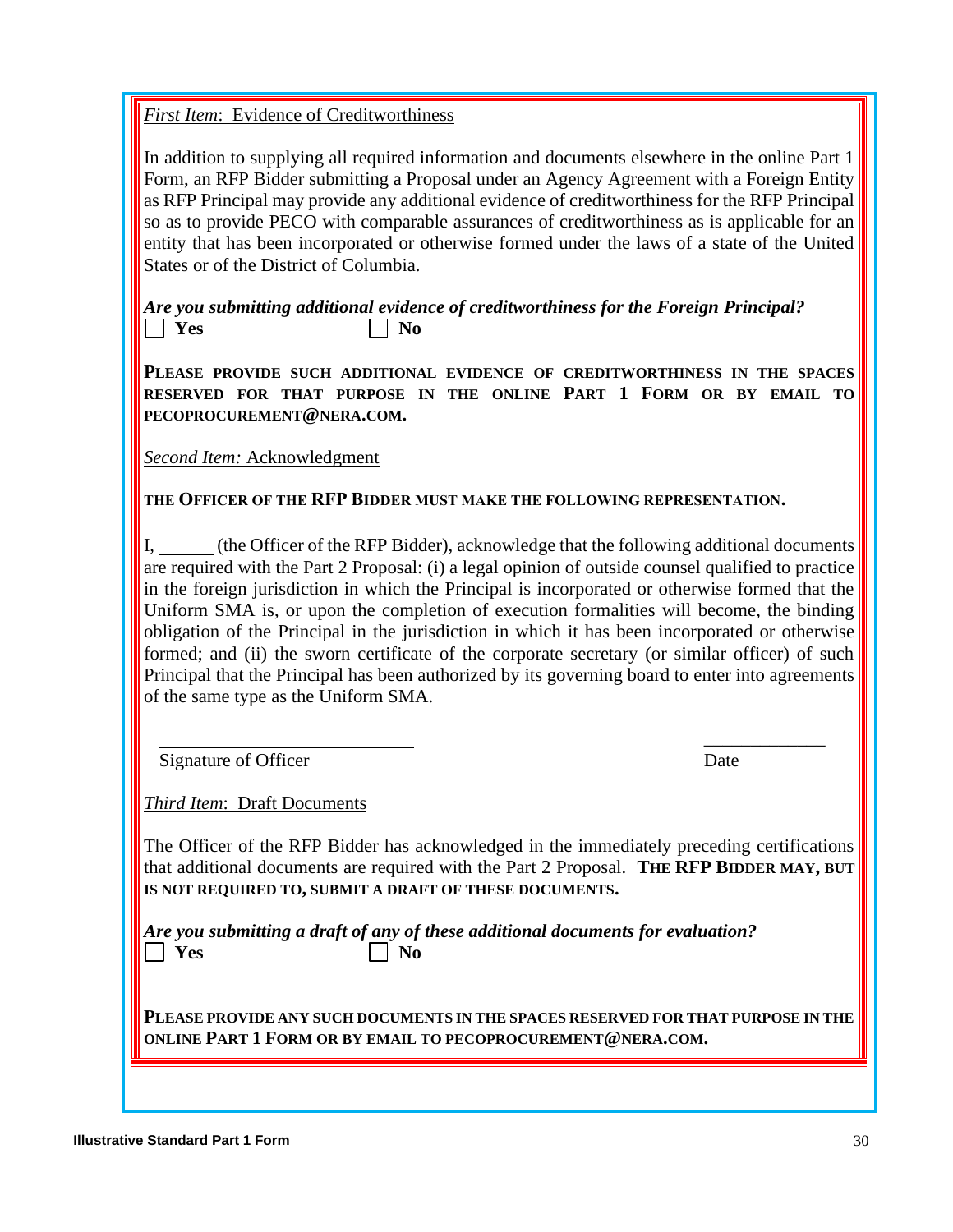# **No**

The requirements of this section do not apply to you.